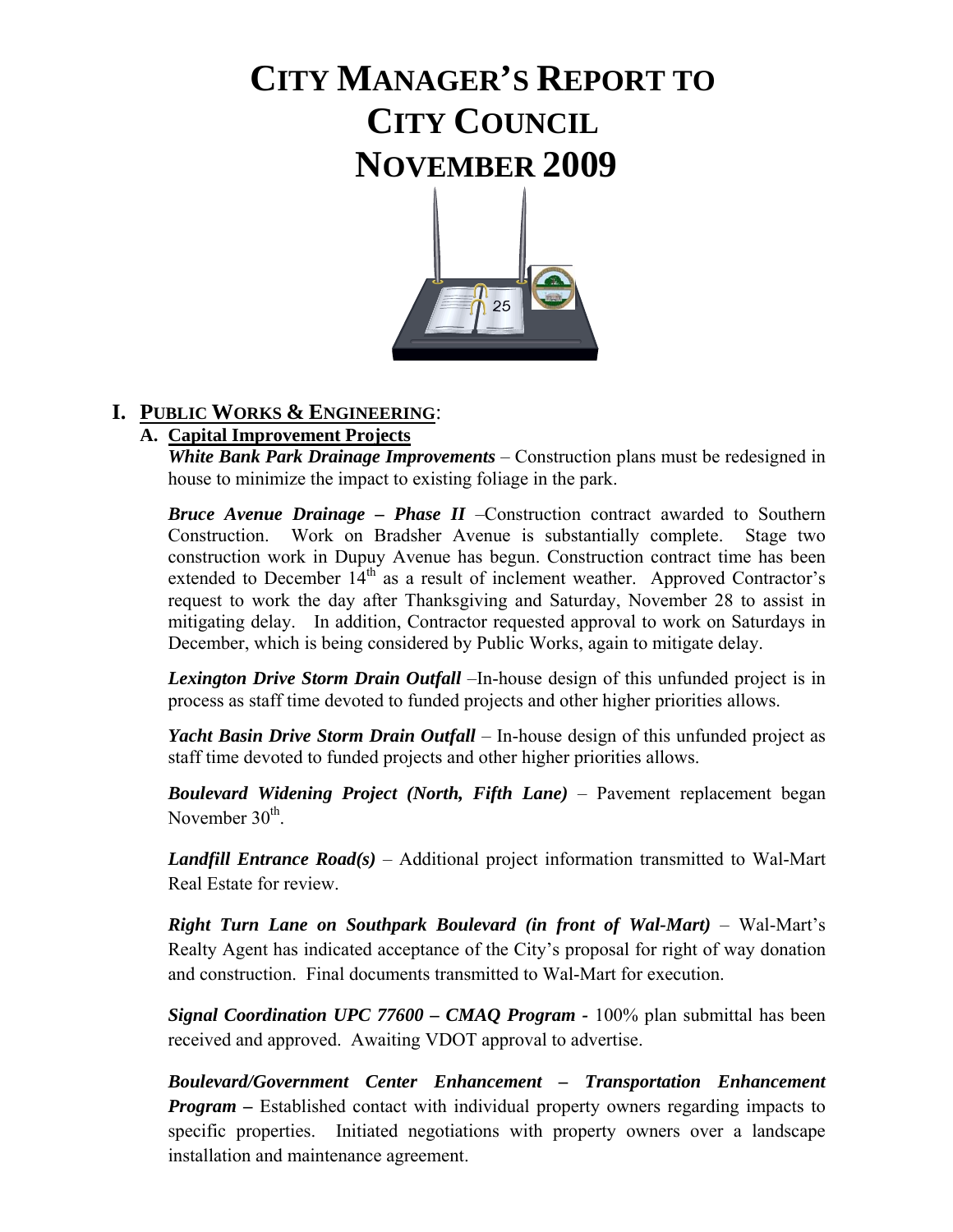### **A. Capital Improvement Projects** (continued)

*Boulevard/Dupuy Modernization Project* –. Survey work, preliminary design, and historic property assessments in process.

*Safe Routes to Schools* **–** Preliminary survey work has been completed and is now under review. Preliminary design in process.

*Annual Asphalt Pavement Maintenance Contract –* Held a pre-construction meeting with Contractor on November 20. Work is scheduled to begin on November 30.

### **B. Economic Development Projects** (under construction)

*Sam's Club Expansion –* Final inspection is scheduled. Final acceptance will be pending completion of punch list items.

*Gill's Point Section 9* – Installation of sanitary sewer and curb and gutter along the new streets is in-progress. Waterline installation has been completed. Erosion and Sediment control measures are being maintained.

*Value Place Hotel –* Final acceptance is pending receipt of letter from Joyce Engineering regarding the repairs of the on-site monitoring well.

*American Family Fitness Parking Lot Expansion* – Site work to install fill material and extend the slope on the existing BMP pond is in-progress. Erosion and Sediment Control measures are being maintained.

### **C. Economic Development Projects** (under review)

*Wachovia Bank, N.A. Branch Expansion - Plans are complete and will be approved*  upon receipt of required bonds, etc. and settlement of an issue concerning a neighbors tree.

*Resubdivision of Lot 21, Blk. A Mt. Pleasant Acres* - Has received Planning Commission Approval (pending engineering requirements). Now awaiting receipt of Resubdivision plat and construction plans.

*Temple Ave. Associates Subdivision -* Parcel located north of the intersection of Temple Avenue and Charles H. Dimmock Parkway. Parcel is to be divided into three lots. Engineer is revising subdivision plat. Awaiting receipt of plat for review and approval. It appears that Roslyn Farms has lost all of their tenant's commitments (Patient First, Chick-Fil-A and Steak-N-Shake).

 *Old Town Creek Center (formerly A.B. Cook Farm Phase I aka Joe Tyler) –* This project consists of constructing two general retail single story buildings. Preliminary plan of development has received Planning Commission Approval (pending engineering requirements). Now awaiting receipt of construction plans and easement plats for initial review.

### *Right-of-way Permits:*

- Issued eight (8) permits
- Closed out 1 permit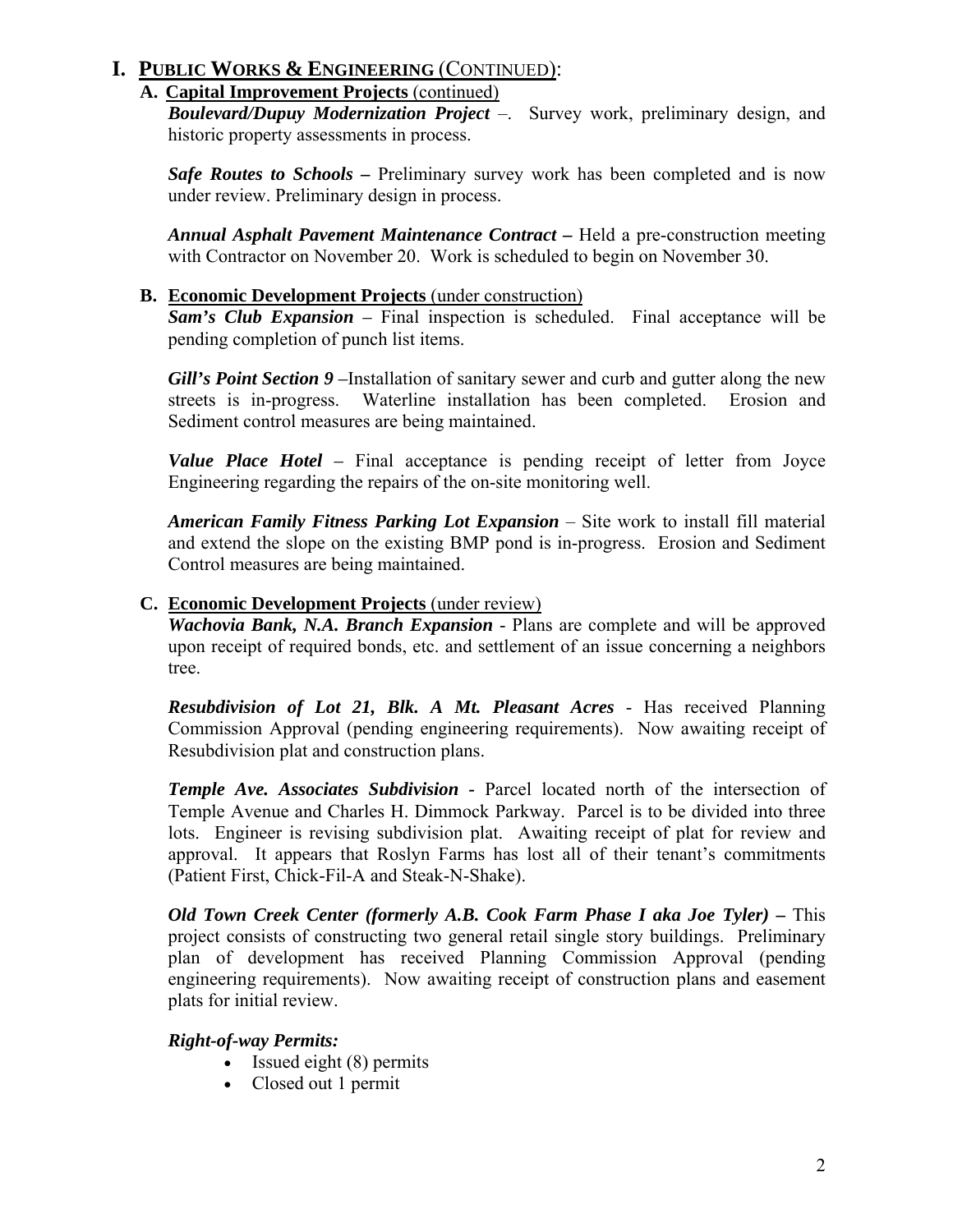# **II. PLANNING & COMMUNITY DEVELOPMENT:**

- 1. One (1) fence permit issued.
- 2. Four (4) sign permits issued:
	- $\approx$  Unlimited Wireless 3413 Boulevard
	- $\approx$  Adolph's 648 Southpark Boulevard
	- $\approx$  Outback Steakhouse 165 Southpark Circle
	- $\approx$  Wells Fargo 320 A Charles Dimmock Parkway
- 3. Boulevard Revitalization:
	- $\approx$  1 final payment requisition processed
- 4. Neighborhood Revitalization:

#### **a. 08-09 CDBG Home Repair Grant - \$86,560**

- \$49,026.00 Reimbursed from HUD
- \$18,985.93 Expenses pending reimbursement

\$4,000.00 Bid out and under contract

\$14,548.07 08-09 program year balance

### **November activities:**

Completed

 $\approx$  \$1,100 ceiling and water damage repair, doorway replacement

Underway

 $\approx$  \$2,400 Porch replacement

Out to bid

 $\approx$  Electrical upgrade (estimated \$1,600)

### **b. 2008-09 CDBG Stimulus Grant - \$23,510**

### **c. 2009-2010 CDBG Home Repair Grant - \$87,560**

- $\approx$  \$92,000 has been committed to emergency repair projects as of November 24, 2009.
- $\approx$  30 emergency repair applications received for available funding:
	- $\checkmark$  17 projects awarded funding
	- $\checkmark$  9 projects ineligible for assistance
	- $\checkmark$  4 projects under investigation

### **d. Rental Inspection Program:**

| <b>Item</b>                   | <b>Month</b>  | YTD   |
|-------------------------------|---------------|-------|
|                               |               |       |
| <b>TOTAL UNITS REGESTERED</b> |               | 522   |
| # of Dwellings registered     | 2             | 164   |
| # of Multi-family Dwellings   |               | 35    |
| $#$ of Apts registered        |               | 325   |
|                               |               |       |
| <b>TOTAL UNITS INSPECTED</b>  |               | 229.5 |
| Dwellings to be inspected     | $\mathcal{L}$ | 164   |
| Multi-family dwellings        |               | 35    |
| Apts to be inspected $(10\%)$ |               | 32.5  |
|                               |               |       |
| Total # of Properties Sold    |               |       |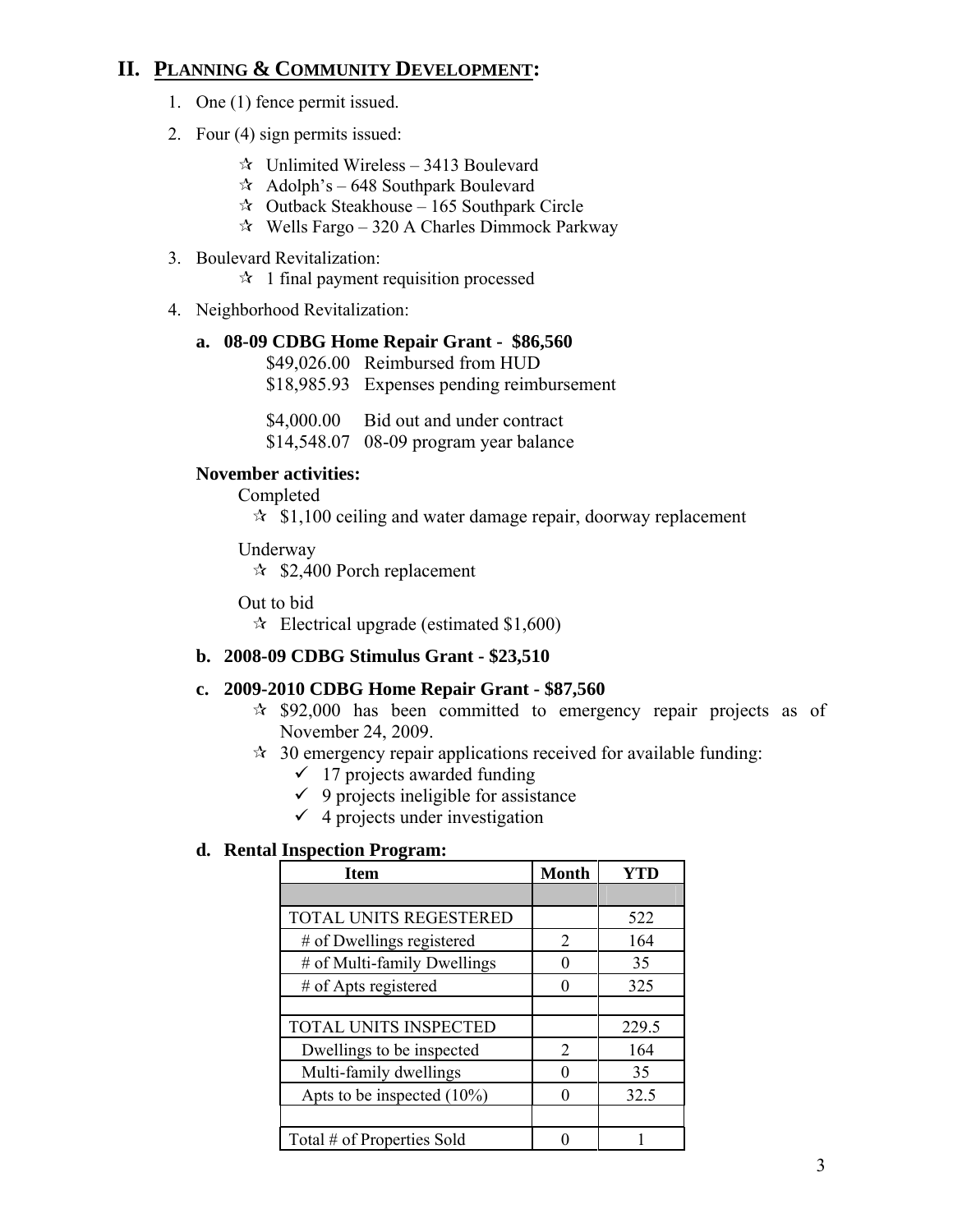| Failure to Register Letters   | $\boldsymbol{0}$ | $\boldsymbol{0}$ |
|-------------------------------|------------------|------------------|
| <b>Answers Received</b>       | $\theta$         | $\overline{0}$   |
| First Inspections made        | $\boldsymbol{0}$ | 270              |
| Passed                        | $\theta$         | 94               |
| Failed                        | $\mathbf{0}$     | 175              |
| Second Inspection             | 5                | 141              |
| Passed                        | $\overline{5}$   | 139              |
| Failed                        | $\overline{0}$   | $\overline{2}$   |
| Third Inspection              | $\overline{0}$   | $\boldsymbol{0}$ |
| Passed                        | $\mathbf{0}$     | $\boldsymbol{0}$ |
| Failed                        | $\overline{0}$   | $\overline{0}$   |
| <b>Additional Inspections</b> | $\mathbf{0}$     | $\mathbf{0}$     |
| Passed                        | $\mathbf{0}$     | $\overline{0}$   |
| Failed                        | $\overline{0}$   | $\overline{0}$   |
| Failure to schedule           | $\boldsymbol{0}$ | $\boldsymbol{0}$ |
| by owners                     |                  |                  |
| <b>Total Fees Collected</b>   |                  | \$950.00         |
| Reinspection                  | \$0.00           | \$100.00         |
| Late Registration             | \$600.00         | \$850.00         |
| 4 year Certificates Issued    |                  |                  |
| Dwellings                     | 7                | 128              |
| Apartments                    | $\overline{0}$   | 6                |
| (no of units certified)       | $\boldsymbol{0}$ | 156              |

# **II. PLANNING & COMMUNITY DEVELOPMENT** (CONTINUED)**:**

# **d. Rental Inspection Program (continued):**

### 5. Zoning/ Property Maintenance complaints investigated:

#### **a. Property Maintenance**

| $P^{\texttt{v}}$ , $\ldots$ | Month | YTD |
|-----------------------------|-------|-----|
| Total inspections           |       | 185 |
| <b>Violations</b>           |       | 150 |
| Violations resolved         |       | 140 |
|                             |       |     |

#### **b. Zoning**

| Month | YTD. |
|-------|------|
|       | 86   |
|       | 75   |
|       | 70   |
|       |      |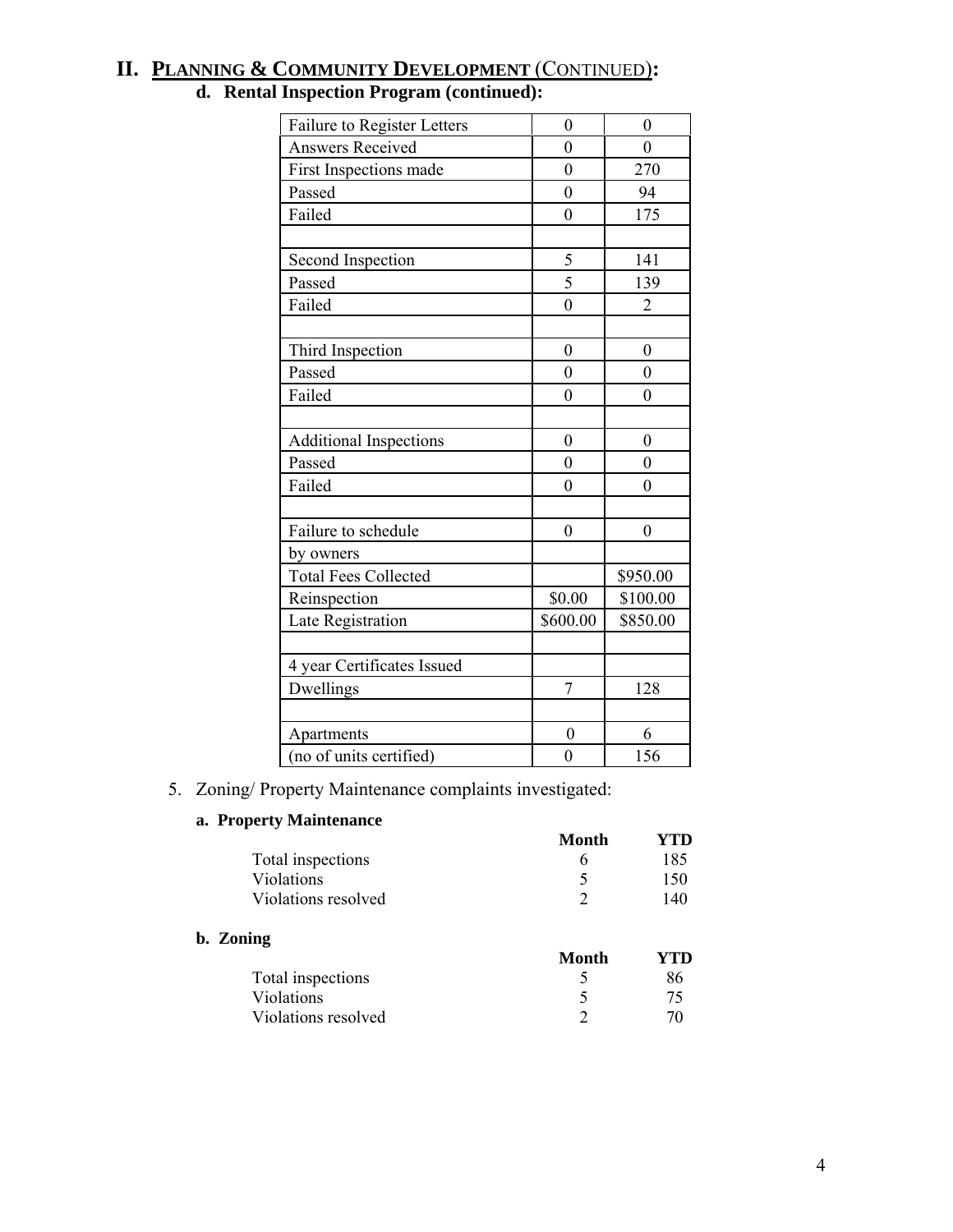# **II. PLANNING & COMMUNITY DEVELOPMENT** (CONTINUED)**:**

|     | c. Building Code                                                              |                  |                  |             |
|-----|-------------------------------------------------------------------------------|------------------|------------------|-------------|
|     |                                                                               | <b>Month</b>     | <b>YTD</b>       |             |
|     | Total inspections                                                             | 1                | $\overline{c}$   |             |
|     | Violations                                                                    | 1                | $\overline{c}$   |             |
|     | Violations resolved                                                           | 1                | $\overline{2}$   |             |
|     |                                                                               |                  |                  |             |
|     | d. House Number Violations                                                    |                  |                  |             |
|     |                                                                               | <b>Month</b>     | <b>YTD</b>       |             |
|     | Violations reported                                                           | $\boldsymbol{0}$ | 10               |             |
|     | <b>Actual violations</b>                                                      | $\boldsymbol{0}$ | 33               |             |
|     | First letter sent                                                             | 0                | 29               |             |
|     | Violations abated                                                             | 4                | 44               |             |
|     | Summons issued                                                                | $\boldsymbol{0}$ | $\mathbf{1}$     |             |
|     | Door hangers posted                                                           | $\boldsymbol{0}$ | 14               |             |
|     | Active violations                                                             | $\overline{0}$   | 4                |             |
|     | e. Other                                                                      |                  |                  |             |
|     |                                                                               | <b>Month</b>     | <b>YTD</b>       |             |
|     | Total inspections                                                             | $\overline{2}$   | 62               |             |
|     | Violations                                                                    | 1                | 30               |             |
|     | Violations resolved                                                           | $\boldsymbol{0}$ | 27               |             |
|     |                                                                               |                  |                  |             |
|     | f. Inoperable Motor Vehicle Complaints                                        |                  |                  |             |
|     |                                                                               | <b>Month</b>     | <b>YTD</b>       |             |
|     |                                                                               | 20               | 103              |             |
|     | Total inspections<br>Violations                                               |                  |                  |             |
|     |                                                                               | 20               | 92               |             |
|     | Violations resolved                                                           | 6                | 73               |             |
|     | g. Tall Grass                                                                 |                  |                  |             |
|     |                                                                               | <b>Month</b>     | <b>YTD</b>       |             |
|     | Total inspections                                                             | 1                | 247              |             |
|     | Violations                                                                    | $\mathbf{1}$     | 192              |             |
|     | Violations resolved                                                           | $\boldsymbol{0}$ |                  |             |
|     |                                                                               |                  | 187              |             |
|     | h. Sign Ordinance                                                             |                  |                  |             |
|     |                                                                               | <b>Month</b>     | <b>YTD</b>       |             |
|     | Total inspections                                                             | $\boldsymbol{0}$ | 73               |             |
|     | Violations                                                                    | $\boldsymbol{0}$ | 73               |             |
|     | Violations resolved                                                           | 1                | 68               |             |
|     |                                                                               |                  |                  |             |
|     | The following are highlight activities for the Building Inspections Division: |                  |                  |             |
|     |                                                                               |                  | <b>Month</b>     | YTD         |
| 1.  | <b>Existing Housing and Maintenance Inspections</b>                           |                  | $\boldsymbol{0}$ | 105         |
| 2.  | New Construction Inspections                                                  |                  | 165              | 2226        |
| 3.  | Permits for New Residences                                                    |                  | $\theta$         | 4           |
| 4.  | <b>Estimated Cost for Permits for New Residences</b>                          |                  | \$0              | \$261,000   |
| 5.  | Permits for Commercial Construction                                           |                  | 3                | 58          |
|     | <b>Estimated Cost for Commercial Permits</b><br>6.                            |                  |                  | \$8,653,787 |
| 7.  | <b>Plumbing Permits Issued</b>                                                |                  | \$13,000<br>9    | 115         |
|     |                                                                               |                  |                  |             |
| 8.  | <b>Electrical Permits Issued</b>                                              |                  | 6                | 163         |
| 9.  | <b>Mechanical Permits Issued</b>                                              |                  | 8                | 70          |
| 10. | Swimming Pool Permits Issued                                                  |                  | $\boldsymbol{0}$ | 7           |
| 11. | <b>Inoperative Vehicles Towed</b>                                             |                  | $\theta$         | $\theta$    |
| 12. | Letters on Water Cutoff                                                       |                  | $\theta$         | 6           |
| 13. | <b>Court Cases</b>                                                            |                  |                  | 4           |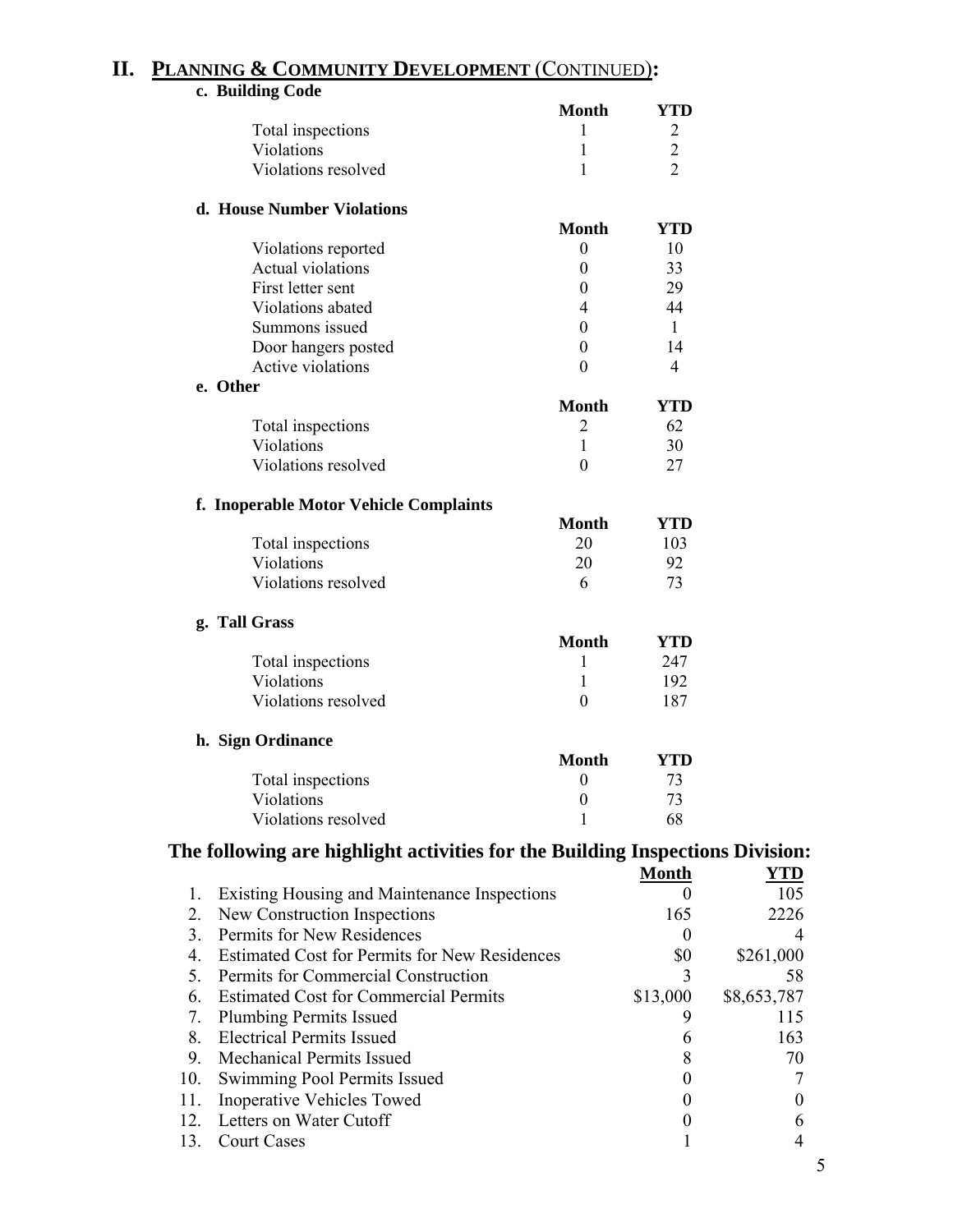# **III. POLICE DEPARTMENT:**

- $\checkmark$  We responded to 2,936 calls for service during November, and we responded to 4,320 calls for service this month last year (a 32% decrease). There was a 100% decrease in the number of robberies—none were reported in November, 2009—and there were two (2) reported in November, 2008.
- $\checkmark$  During the month of November, our officers tallied a total of 249 criminal arrests, 26 DUI arrests, 28 drug arrests, 792 issued traffic summonses, 1,100 traffic stops, 101 investigated crashes. In addition, we issued 55 parking citations, 29 false alarm citations and 32 field interview reports. We investigated 72 Part I (or serious) offenses and we cleared 46 (or 64%) of those offenses.
- $\checkmark$  Our **Records Division** processed 202 incident reports, six (6) Animal Control reports, 651 pawned properties, and seven (7) concealed weapon permits.
- $\checkmark$  We are excited to report on a variety of activities and events that our organization was involved with throughout the month of November. Seven police officers (Derek Pattison, Stephanie Early, Mike Duncan, Jason Chimera, Scott Whirley, Greg Thinnes and Bill Moore) successfully passed their first step within our Career Development Program. We are very pleased with their commitment and dedication throughout the process. We are also pleased to report on two Auxiliary promotions: Dean Miller and Dennis Branzelle were promoted to Lieutenant and Sergeant, respectively. Their leadership skills and obligation to volunteering in our community shined through the process.
- 9 The **Law Enforcement Services Bureau** activities are as follows:
	- We hosted a business seminar dealing with "Crime Trends and Prevention" at our Holiday Inn. It was attended by 14 business owners and managers.
	- Captain Newsome, along with Lt. Ken Stables, visited William and Mary Police Department, New Kent Sheriff's Office and the Virginia Capitol Police in order to continue our accreditation process.
	- An audit of the *LInX Program* was completed and submitted to the Department of the Navy.
	- The Colonial Heights High School *Job Shadowing Program* continues as two students continue their interests in law enforcement.
	- Officer Sophie Benkendorf presented D.A.R.E. curriculum to all fifth-grade classes at North, Lakeview and Tussing Elementary Schools throughout the month.
	- The department participated in a mini *Click –It or Ticket* wave during the past month.
- 9 Some of the highlights from our **Detective Division** and our **Street Crimes Unit** are as follows:
	- Detective Stephanie Early is investigating two (2) burglaries and two (2) credit card frauds this month. Detective Early cleared a Petersburg burglary after locating property at one of our local pawn shops.
	- Sr. Detective Chris Wulff is investigating a counterfeiting case where a suspect has been developed. However, he may be out of the area in the State of Nevada. Det. Wulff also cleared a grand larceny of an automobile where the suspect and the vehicle were located in New Jersey.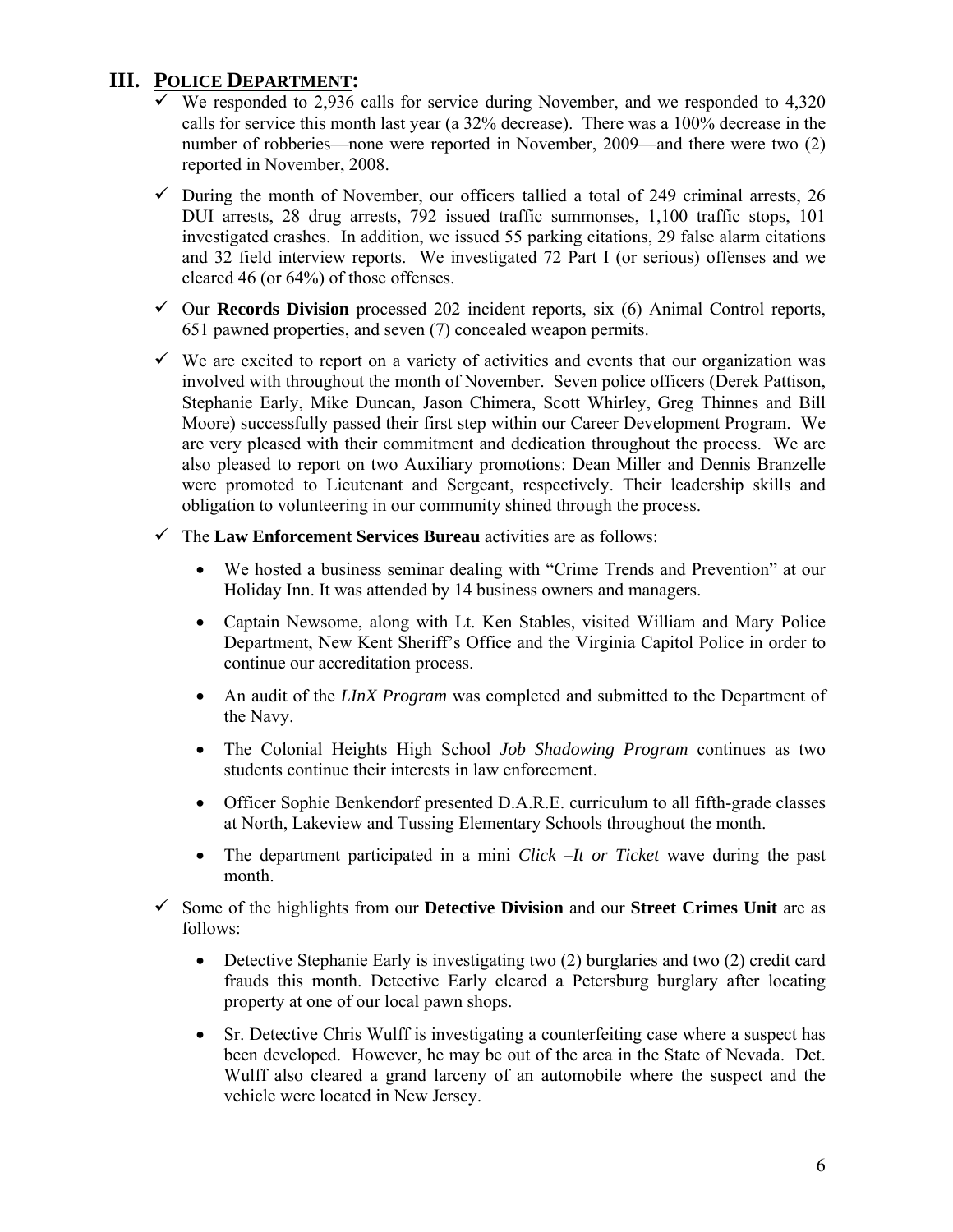# **III. POLICE DEPARTMENT** (CONTINUED)**:**

- Detective Bill Moore is investigating a possible child pornography case where a 14-year-old female sent nude photos of herself to unknown parties. Det. Moore also cleared by arrest an embezzlement of several thousand dollars from a local home health care business.
- Street Crimes personnel conducted an underage alcohol buy operation during the month. Thirteen (13) businesses were checked, and a total of two (2) businesses sold alcohol to an underage persons—arrests were affected.
- Street Crimes personnel obtained and executed one drug-related search warrant. The warrant yielded two grams of cocaine and a quarter-ounce of marijuana. Overall for the entire month, 36 individuals were arrested with 48 criminal charges. The unit seized almost \$1,500.00 in cash and \$8,000.00 in property.
- $\checkmark$  The **Operations Division**. Some of these activities are as follows:
	- Concentrated patrols as well as undercover operations have been directed toward the Dunlop Village Shopping Center in an effort to address the needs of the business owners who have expressed their concerns for the juvenile and adult criminal element loitering on their property.
	- Patrol officers maintained a high visibility rate at the election polling locations throughout the city. We are continuing that effort in the construction areas on Dupuy Avenue.
	- Lt. William Anspach is conducting a refresher course on *active shooter* response to all of our patrol officers.
	- Officer Mike Duncan, via his crime scene tech efforts, received a cold DNA hit from a larceny crime scene. Warrants have been secured for the suspect. We applaud Officer Duncan's patience and attention to detail in obtaining this cold hit.
	- Patrol supervisors have met with the administrative staff of Fort Lee Police Department where Chief Joseph Metzger expressed his appreciation for our teamwork approach and professionalism.
- 9 Our **Auxiliary Police** officers contributed 357 hours of service throughout the month. Some of the activities our volunteer officers tended to are as follows: the *Teddy Bear Run*, flu shot clinics, football games, ride-alongs and field training activities.
- $\checkmark$  Our **Sentinel** volunteers donated a total of 22 hours of service to our community. They assisted with CHHS football games and various patrol matters.
- $\checkmark$  Our **Animal Control** personnel impounded 32 dogs and 20 cats. During the month of November, there were 12 dogs returned to owners, with 13 dogs and 21 cats adopted out. Animal Control officers investigated 96 animal complaints, with only one cat bite reported. Personnel collected fees totaling \$410.00.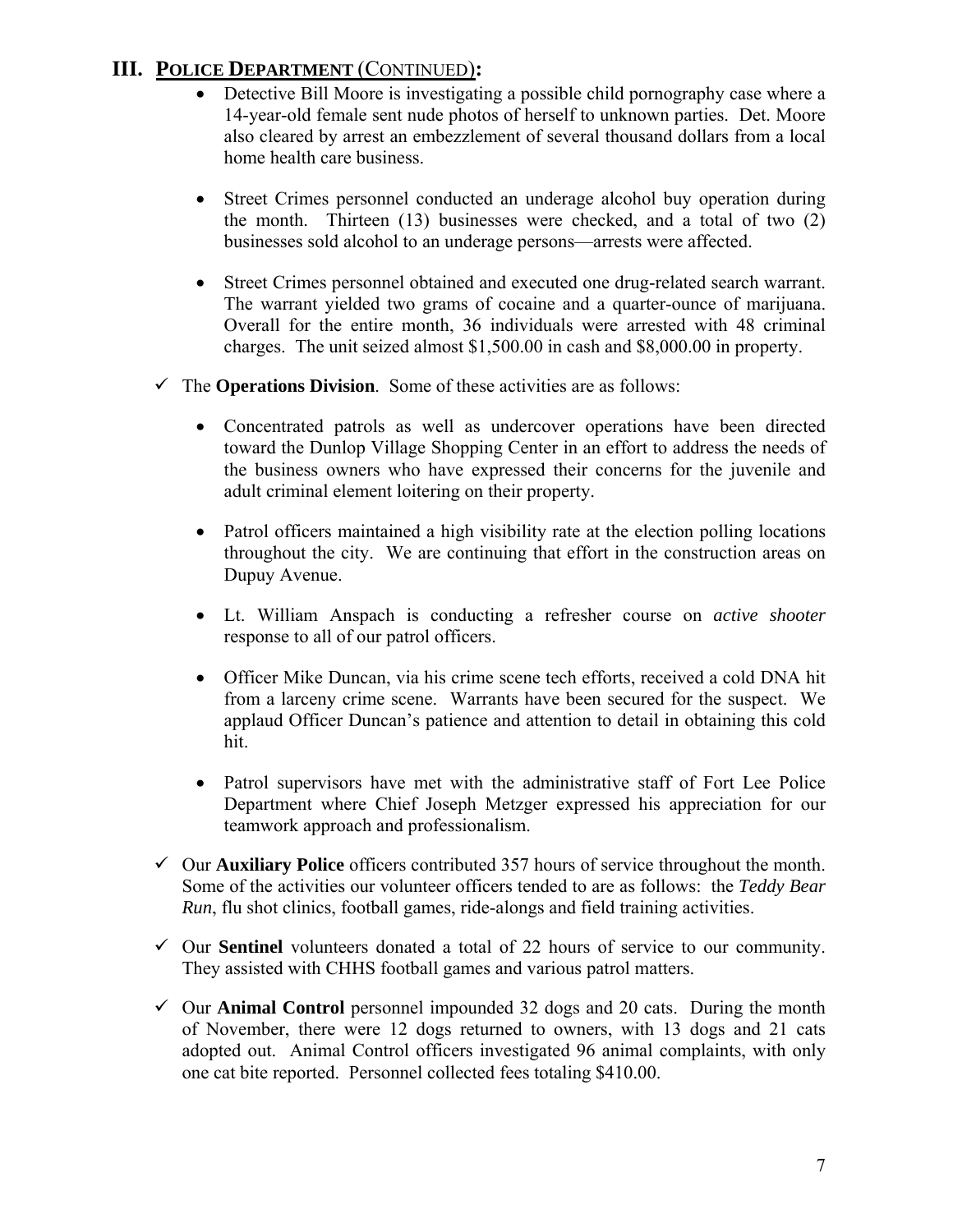# **III. POLICE DEPARTMENT** (CONTINUED)**:**

| <b>Crime</b>               | <b>November</b><br>2008                    | <b>November</b><br>2009         | <b>Percentage of</b><br><b>Increase/Decrease</b> |
|----------------------------|--------------------------------------------|---------------------------------|--------------------------------------------------|
| <b>Aggravated Assaults</b> | 3                                          | 4                               | 33%                                              |
| All criminal arrests       | 302                                        | 249                             | $-18%$                                           |
| Arson                      | $\theta$                                   | $\theta$                        | 0%                                               |
| <b>Burglaries</b>          | 4                                          | 3                               | $-25%$                                           |
| Calls for services         | 4,320                                      | 2,936                           | $-32%$                                           |
| <b>DUI</b> arrests         | 41                                         | 17                              | $-59%$                                           |
| Larceny                    | 68                                         | 47                              | $-31%$                                           |
| Motor Vehicle thefts       | 3                                          | 4                               | 33%                                              |
| Robberies                  | $\overline{2}$                             | 0                               | $-100%$                                          |
| Shoplifting arrests        | 44                                         | 32                              | $-27%$                                           |
| Simple Assaults            | 11                                         | 14                              | 27%                                              |
|                            | <b>PART I (Serious)</b><br><b>OFFENSES</b> |                                 |                                                  |
| <b>November 2009</b>       | <b>Number</b><br>Reported                  | <b>Number</b><br><b>Cleared</b> | <b>Percentage</b><br><b>Cleared</b>              |
|                            | 72                                         | 46                              | 64%                                              |

# **IV. FIRE & EMS DEPARTMENT:**

| <b>FIRE DIVISION:</b>                  |            | <b>TOTAL FIRE TYPE CALLS: 95</b>       |                        |
|----------------------------------------|------------|----------------------------------------|------------------------|
| <b>Call Descriptions:</b>              | $\bm{No:}$ | <b>Call Descriptions:</b>              | $\boldsymbol{\it No:}$ |
| <b>Alarm System Activations</b>        | 13         | Haz-Mat Release                        |                        |
| Animal Problem                         | 1          | No Incident on Arrival                 |                        |
| <b>Assist Invalid</b>                  | 1          | Oil/Other Combustible Liquid Spill     |                        |
| <b>Assist Police</b>                   | 1          | <b>Overheated Motor</b>                | $\overline{2}$         |
| Breakdown of Light Ballast             | 1          | Passenger Vehicle Fire                 |                        |
| Child Safety Seat Installations        | 3          | Power Line Down                        | 3                      |
| Cover Assignment                       | 1          | <b>Public Fire Education</b>           | 8                      |
| Dispatched then Cancelled Calls        | 11         | <b>Public Service Assistance Calls</b> | 22                     |
| <b>Electrical Equipment Problems</b>   | 3          | Smoke Scare/Odor of Smoke              | 3                      |
| Flood Assessment                       | 1          | Smoke/Odor Removal                     | $\overline{2}$         |
| <b>Fuel Burner/Broiler Malfunction</b> |            | Unintentional Alarm Transmission       | 3                      |
| Gas/Other Flammable Liquid Spills      | 2          | Water Evacuation                       |                        |
| Good Intent Calls                      | 8          |                                        |                        |
| <b>Mutual Aid Given:</b>               | N o:       | <b>Mutual Aid Received</b>             | N o:                   |
|                                        |            | Chesterfield                           | 2                      |
|                                        |            | Petersburg                             |                        |

 $\sim$ A fire unit arrived on-scene in 6 minutes or less from the time of dispatch on 87.9% of all calls received during the month~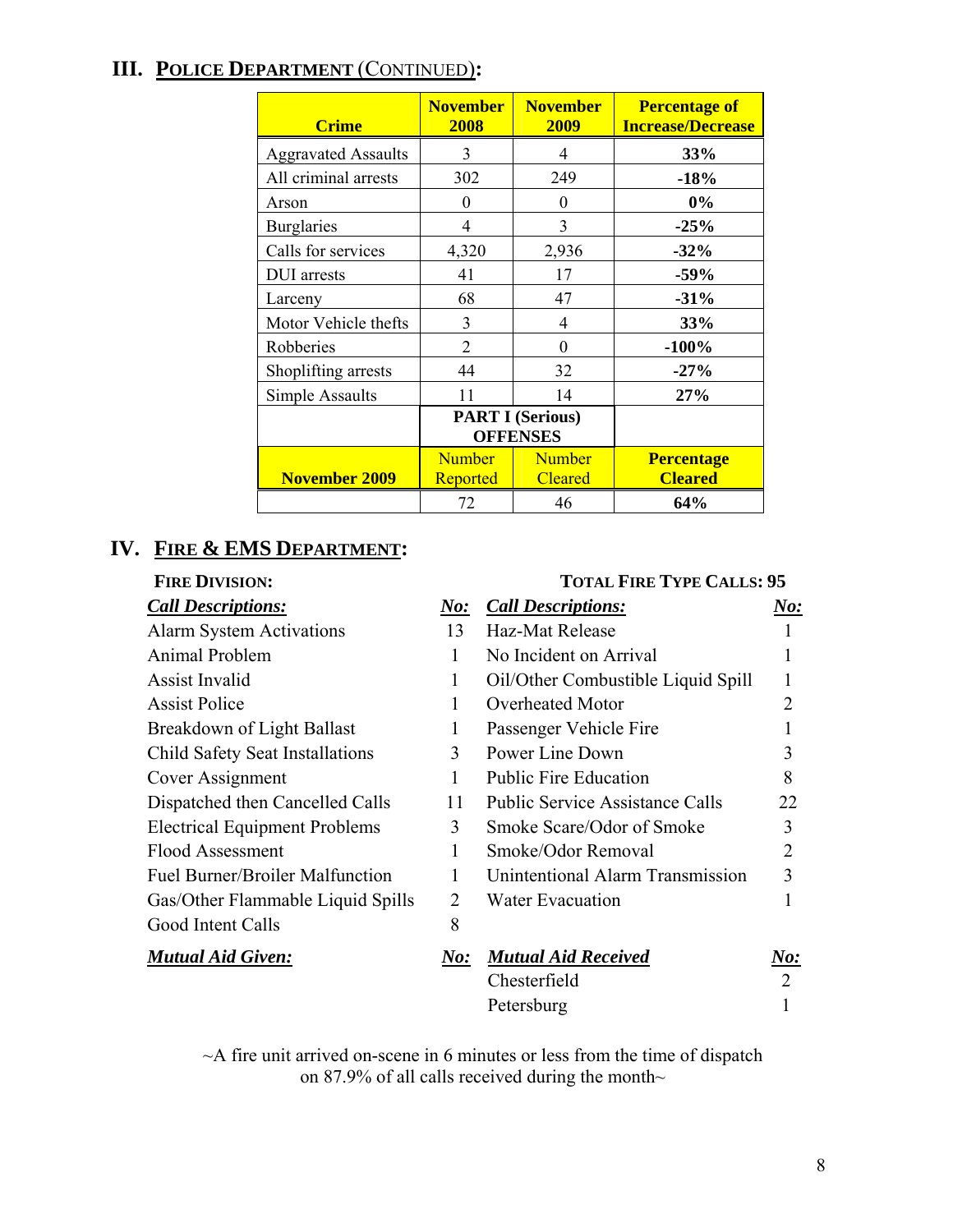# **IV. FIRE & EMS DEPARTMENT** (CONTINUED)**:**

| <b>EMS DIVISION:</b>           |                             | <b>TOTAL EMS PATIENTS: 273</b> |                             |
|--------------------------------|-----------------------------|--------------------------------|-----------------------------|
| <b>Call Descriptions:</b>      | N o:                        | <b>Call Descriptions:</b>      | <u>No:</u>                  |
| <b>Abdominal Pains</b>         | 7                           | <b>Motor Vehicle Accidents</b> | 29                          |
| Altered Level of Consciousness | 3                           | <b>OBGYN Calls</b>             | $\overline{2}$              |
| Assaults                       | 2                           | Other Injury/Medical Calls     | 113                         |
| <b>Chest Pains</b>             | 26                          | Overdose Calls                 | 2                           |
| Difficulty Breathing           | 38                          | <b>Public Service Calls</b>    |                             |
| Falls                          | 23                          | <b>Strokes</b>                 | 8                           |
| Fire Standby                   | 1                           | <b>Unresponsive Patients</b>   | 12                          |
| <b>Mutual Aid Given:</b>       | $N\!o$ :                    | <b>Mutual Aid Received</b>     | No:                         |
| Chesterfield                   | 1                           | Chesterfield                   | 4                           |
| Fort Lee                       | $\mathcal{D}_{\mathcal{L}}$ | Fort Lee                       | $\mathcal{D}_{\mathcal{A}}$ |
| Hopewell                       | $\overline{2}$              |                                |                             |
| Petersburg                     | 3                           |                                |                             |

| <b>Call Type</b>                 | <b>Average Time of Patient Contact</b> |
|----------------------------------|----------------------------------------|
| Priority 1                       | 4.88<br>minutes                        |
| Priority 2                       | minutes<br>5.17                        |
| Priority 3                       | 9.87<br>minutes                        |
| <b>Training Division</b>         |                                        |
| Number of Classes Taught:        | 32                                     |
| Attendees:                       | 107                                    |
| Man Hours                        | 525.00                                 |
| V.<br><b>FINANCE DEPARTMENT:</b> |                                        |

| General Fund        | 310   |
|---------------------|-------|
| Payroll Checks      | 654   |
| Other               | 110   |
| Total               | 1,074 |
| • Checks processed: |       |

- Five (5) alarm citations were processed during November.
- New Server for financial soft-wear has been installed and training has been completed. After a parallel test period in December, we will go live. This software includes an update of financial software with the exception of the tax and utility billing programs.
- Audit procedures and work papers for the annual external audit and Comprehensive Annual Financial Report were completed. Independent Auditors met with City Council Audit Committee and Management on preliminary findings. Finance assisted the auditors with reconciliation of Personal Property Taxes receivable. Modifications were also requested from software developer to assist in future reconciliations.
- In association with the financial advisor, an underwriter was selected to assist in the refunding of currently outstanding 1996 - 2000 General Obligation Bond issues to obtain savings brought on by current conditions.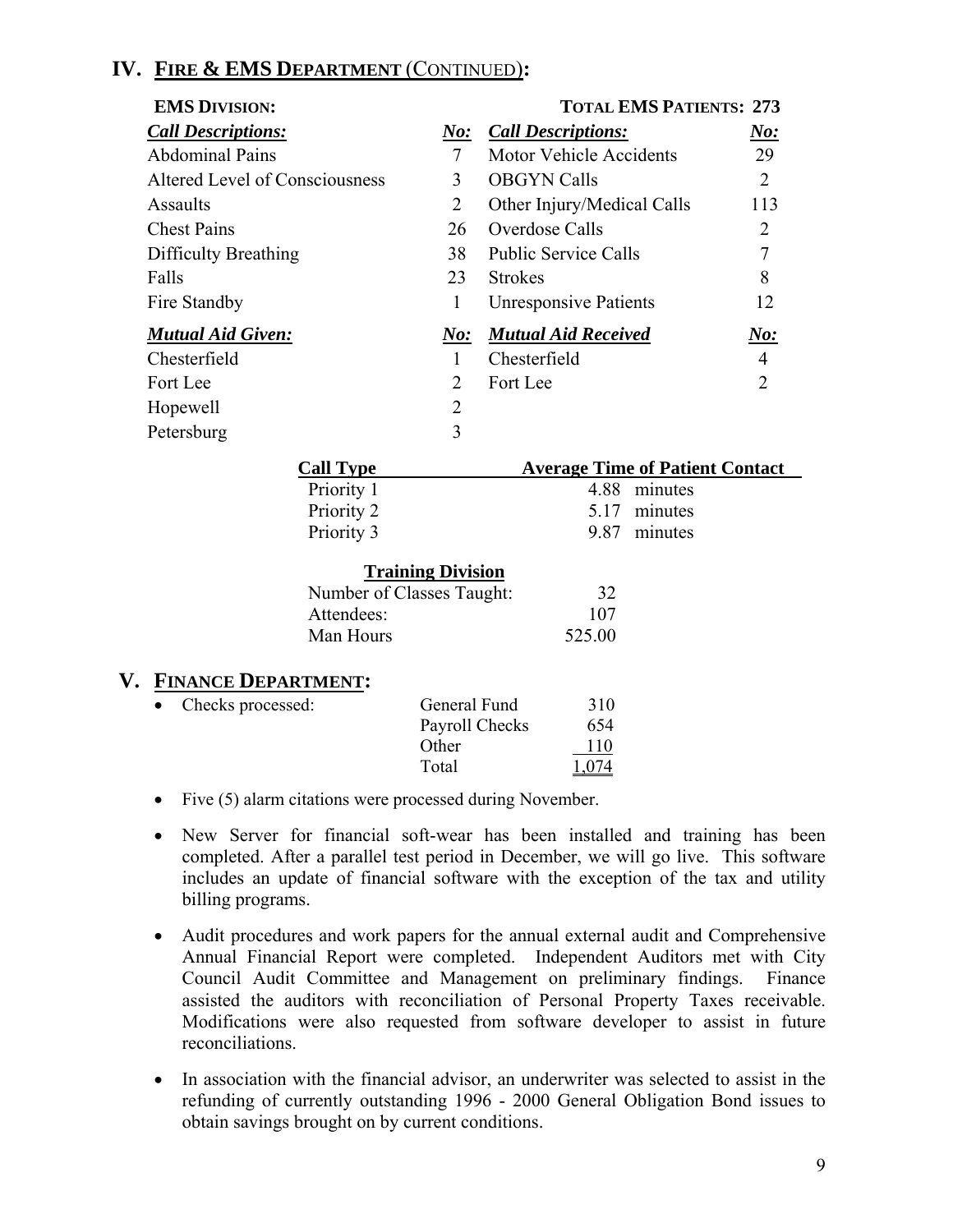# **V. FINANCE DEPARTMENT** (CONTINUED)**:**

• **Purchasing** - 234 total purchase orders were completed with 159 being processed by the purchasing and 75 departmental purchases being reviewed as compared to 189 being completed for the same period in 2008. In addition 118 check requests were prepared by departments which are not processed by Purchasing.

## • **Bids Issued/Opened during the month:**

° None

# • **Other Purchasing Activity**:

- ° Contract finalized with Pro Active for IT Services
- ° Contract finalized for periodicals for the Library
- ° PO issued to cut and trim various trees/branches tin the City
- ° PO issued, using USA Commodities contract, for new playground equipment for Wakefield Park
- ° Contract Documents issued and completed for Asphalt Paving. Notice to Proceed has been given.
- ° Contract issued for Asphalt Line Markings
- ° Renewed contract for Professional Maintenance, to continue to do building cleaning. Prices were held for another year.
- ° Continued to work with the State, on the sealed bid for Signal Coordination on the Boulevard. Minor corrections were made to the bid, and the work is scheduled to be bid out in early December.

# • **Risk –**

# • **Citizen Claims:**

- City tree fell during a storm hitting a resident's mail box. Cost to repair will be \$109.15.
- A Police Officer used his vehicle to push another vehicle, which had run out of gas, out of traffic. During this process, the citizen's vehicle bumper was scratched. Repair cost was \$436.

# • **Property Claim:**

- Truck hit light pole at the Court House, while turning around.
- Hit and run driver struck one of the ornamental light poles on the Boulevard.

# • **Property Claim:**

- Truck hit light pole at the Courthouse, while turning around.
- **Utility Billing During November:** 
	- $\blacksquare$  Bi-monthly Utility Bills Sent 3,651
	- Delinquent Notices Sent 650 Estimated
	- Delinquent Notices Percentage 18.8%
	- **•** Services cut off for nonpayment on November  $18<sup>th</sup>$  was 78.
- Work orders for November 2009:
	- $\text{Leaks} 28$
	- $\blacksquare$  New Accounts 56
	- **•** Terminations 76
	- $Extensions 48$
	- $Clear None$
	- Emergency Cut  $Off-2$
	- Utility Billing generated State setoff collections: November \$128.10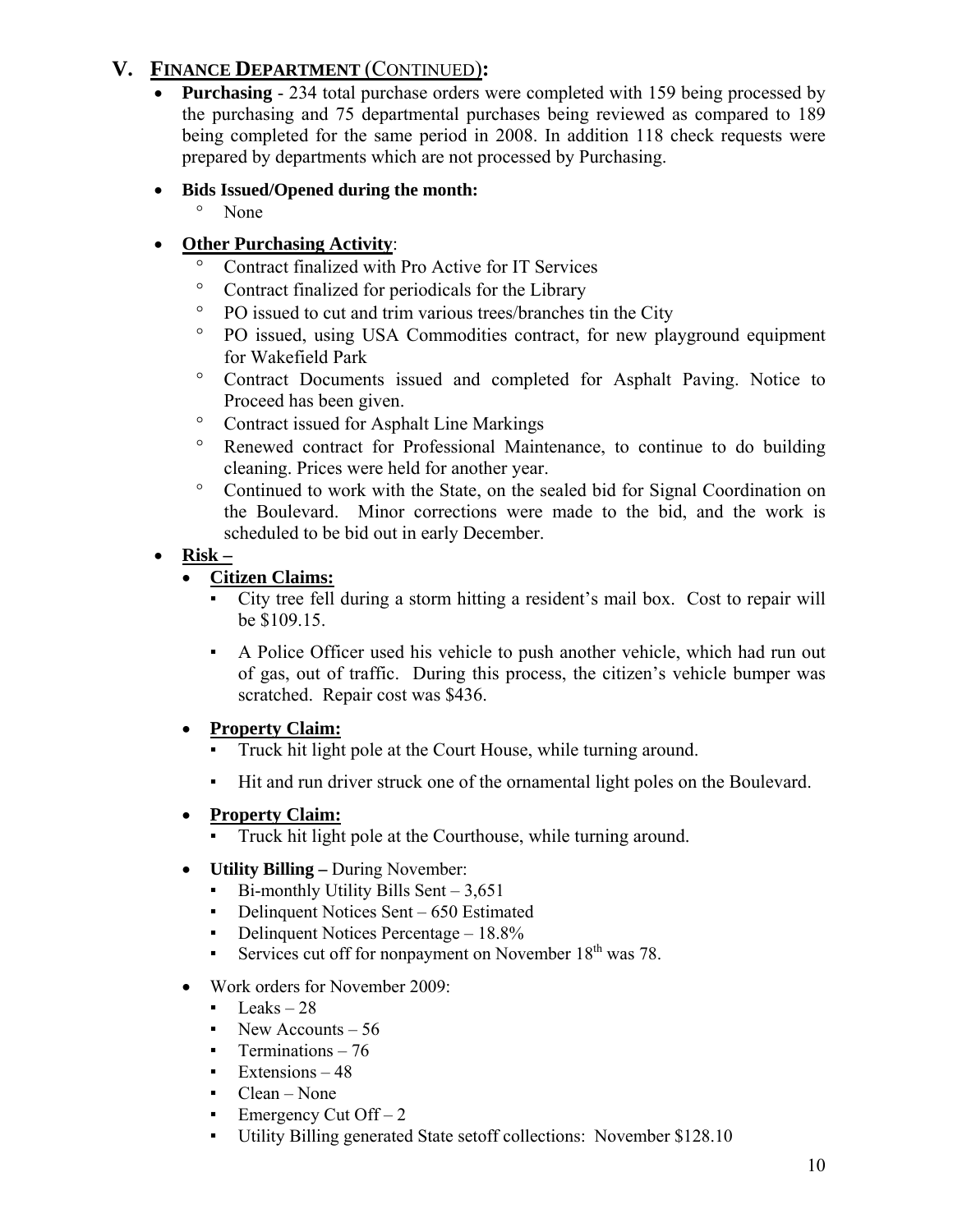# **VI. HUMAN RESOURCES DEPARTMENT:**

#### • **Advertisements**

| Department         | <b>Position</b>                              |
|--------------------|----------------------------------------------|
| Parks & Recreation | Director of Parks & Recreation (Promotional) |
| Police             | Police Officer (Certified)                   |

#### • **Workers Compensation**

The following workers' compensation report was filed during the month of November 2009:

| Date           | Department                  | Description of Injury                                              |
|----------------|-----------------------------|--------------------------------------------------------------------|
| $11 - 06 - 09$ | Police                      | Patrol car door closed on right thumb.                             |
| $11 - 19 - 09$ | <b>Building Inspections</b> | Twisted right ankle while stepping off sidewalk.                   |
| $11 - 20 - 09$ | Recreation & Parks          | Left shoulder $&$ elbow injured in vehicle accident (car hit van.) |

### **VII. INFORMATION TECHNOLOGY DEPARTMENT:**

- $\overline{\mathcal{A}}$  The City's web site had 45,920 visits in the month of November with 73,634 page views, including 2,953 visits to the City job listings page. The top five pages visited after the home page were: Library, Jobs, Real Estate Assessment Search, Purchasing RFPs, and Police.
- $\star$  Citizens submitted and city staff processed 240 service requests and questions through the "Citizens Action Center" online during the month of November. The FAQs were viewed 522 times during this same period. November's City e-News was distributed via email to 4,589 customers.
- $\hat{x}$  The City renewed the annual contract with Proactive Information Management on November 1, 2009 to provide comprehensive IT services to all departments and Constitutional Offices.

# **VIII. LIBRARY:**

- $\approx$  The library staff circulated 16,779 titles in November.
- $\approx$  The public computer center was used 1,895 times.
- $\approx$  30 children participated in story time.
- $\approx$  155 residents registered for new library cards, and an average of 526 residents used the library each day.
- $\hat{x}$  The library's meeting rooms were used 85 times.
- $\approx$  3,644 residents visited the Colonial Heights Virtual Library to retrieve 494 articles from their homes and offices.

### **IX. RECREATION & PARKS:**

| <b>Recreation</b>                   |      |      |  |
|-------------------------------------|------|------|--|
| <b>ACTIVITIES</b>                   | 2009 | 2008 |  |
| <b>BASEBALL FUNDAMENTALS CLINIC</b> | 23   | N/A  |  |
| <b>BELLY DANCE CLASS</b>            | 23   | 10   |  |
| <b>BLITZ SOFTBALL</b>               | 15   | 14   |  |
| CARDIO KICK BOXING                  | 18   | 14   |  |
| CHHS STUDENTS PETE'S PLACE          | 193  | N/A  |  |
| CHMS STUDENTS PETE'S PLACE          | 266  | N/A  |  |
| CHRISTMAS CARD CONTEST              | N/A  | 210  |  |
| COMMUNITY BUILDING RENTALS          | 26   | 22   |  |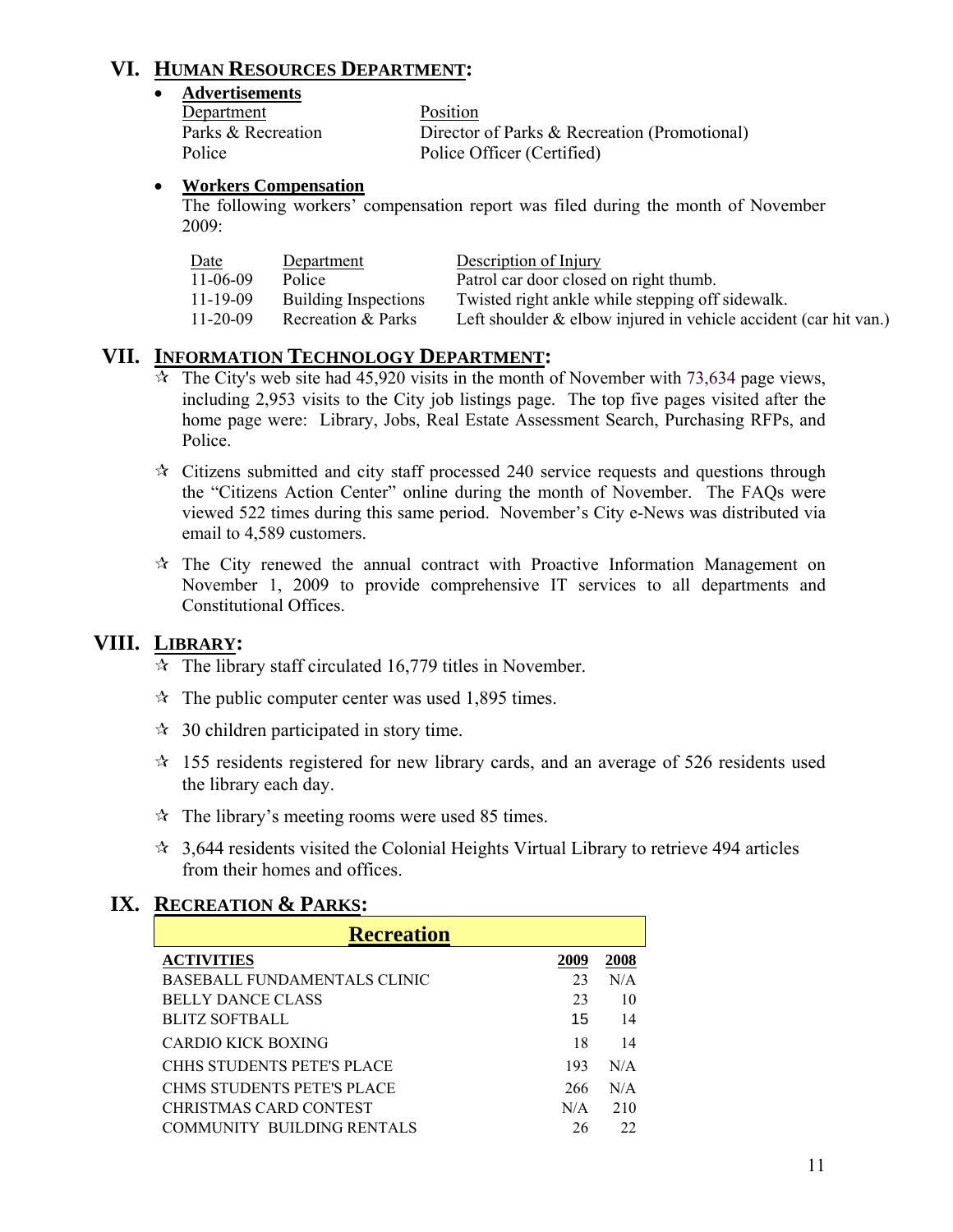# **IX. RECREATION & PARKS** (CONTINUED)**:**

| <b>Recreation</b>                        |      |      |  |
|------------------------------------------|------|------|--|
| <b>ACTIVITIES</b>                        | 2009 | 2008 |  |
| COMMUNITY BUILDING ATTENDANCE            | 1355 | 895  |  |
| <b>CPR CLASS</b>                         | N/A  |      |  |
| GOLF CLINIC                              | 5    | N/A  |  |
| <b>KARATE</b>                            | 18   | 11   |  |
| MIDDLE SCHOOL DANCE                      | 140  | 114  |  |
| OPTIMA GIRLS BASKETBALL                  | 11   | N/A  |  |
| PEAK EXPERIENCE YOUTH TRIP               | N/A  | 13   |  |
| PET'E PLACE SELF DEFENSE CLASS           | 25   | N/A  |  |
| PETE'S PLACE MOVIE NIGHT                 | 15   | N/A  |  |
| PETE'S PLACE TWILIGHT MOON RELEASE PARTY | 20   | N/A  |  |
| <b>POWER</b>                             | 5    | 3    |  |
| <b>SKATEBOARD PARK</b>                   | 273  | 377  |  |
| TEEN PAINTING CLASS                      | 3    | N/A  |  |
| YOUTH BASKETBALL                         | 315  | 328  |  |
| YOUTH WRESTLING                          | 31   | 33   |  |
|                                          |      |      |  |

| <b>Senior Citizen Center Activities</b> |             |             |  |
|-----------------------------------------|-------------|-------------|--|
| <b>Activities</b>                       | <u>2009</u> | <u>2008</u> |  |
| <b>AARP</b>                             | 39          | 30          |  |
| <b>Atlantic City Trip</b>               | 50          | 100         |  |
| Bingo in Center                         | 106         | 160         |  |
| Bowling                                 | 128         | 16          |  |
| <b>Camern's Painting Class</b>          | 8           | N/A         |  |
| Chair\Massasge                          | 8           | N/A         |  |
| <b>Charlotte Talley's Class</b>         | N/A         | 6           |  |
| Club Meeting                            | 88          | 96          |  |
| <b>Craft Class</b>                      | 6           | 12          |  |
| Crochet & Knitting                      | 32          | 28          |  |
| <b>Floor Exercises</b>                  | 77          | 32          |  |
| Golfer Banquet                          | 104         | N/A         |  |
| <b>Line Dance Class</b>                 | 26          | n/a         |  |
| Lunch Out From the Heart                | N/A         | 6           |  |
| Meditation                              | N/A         | 118         |  |
| Movies                                  | 6           | 23          |  |
| Painters Group                          | 51          | 5           |  |
| Party Bridge                            | 104         | 38          |  |
| <b>Sandwich Social</b>                  | 25          | N/A         |  |
| Senior Advisory Board                   | 10          | 9           |  |
| <b>Senior Citzen Dance</b>              | 90          | 11          |  |
| Shopping Williamsburg Outlets           | N/A         | 32          |  |
| Sing A-Long                             | 36          | 42          |  |
| Sing-a-long CH Health Care Center       | 10          | 11          |  |
| <b>Sit Down Exercises</b>               | 244         | 79          |  |
| Splash of Color Workshop                | 16          | 10          |  |
| <b>Strength Training Class</b>          | 117         | 148         |  |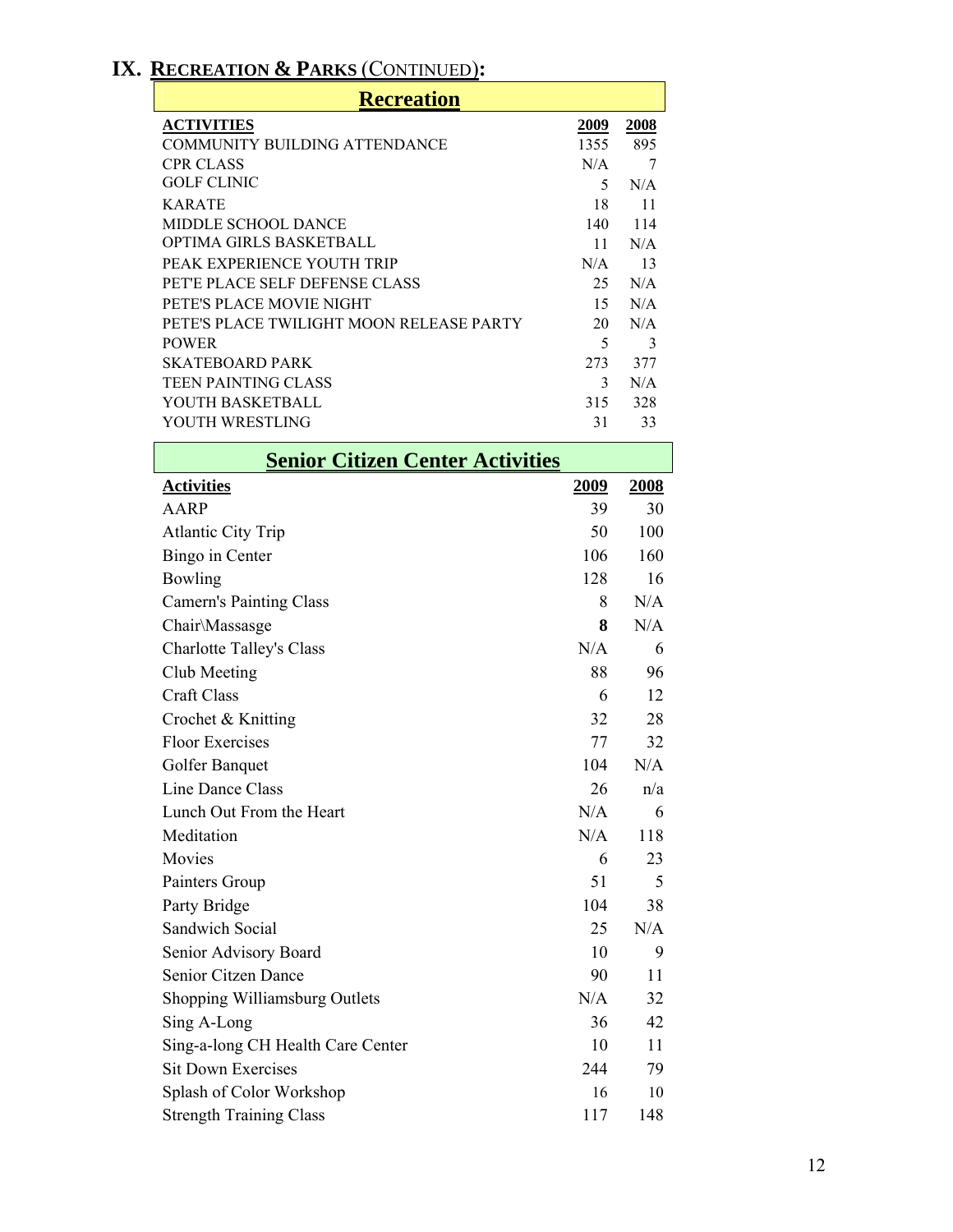| IX. RECREATION & PARKS (CONTINUED): |  |
|-------------------------------------|--|
|                                     |  |

| <b>Senior Citizen Center Activities</b> |                  |  |                |          |
|-----------------------------------------|------------------|--|----------------|----------|
| <b>Activities</b>                       |                  |  | 2009           | 2008     |
| Swap Shop                               |                  |  | 90             | N/A      |
| Tai Chi                                 |                  |  | 58             | 24       |
| Tap Class Advance                       |                  |  | 103            | 31       |
| <b>Tap Class Beginners</b>              |                  |  | N/A            | 61       |
| Tap Class Intermediate                  |                  |  | 105            | 68       |
| <b>Tournament Bridge</b>                |                  |  | N/a            | 152      |
| <b>TRIAD</b>                            |                  |  | 20             | 20       |
| Watercolor                              |                  |  | 26             | n/a      |
| <b>Well-Being Message</b>               |                  |  | N/A            | 12       |
| Yoga                                    |                  |  | 131            | 171      |
| Zoomer Boomer                           |                  |  | 213            | 32       |
| <b>Meals</b>                            | <b>Donations</b> |  | 2009           | 2008     |
| Home Del Meals                          | \$65.00          |  | 60             | 60       |
| <b>Site Meals</b>                       |                  |  | $\theta$       | $\theta$ |
| <b>Breakfast Meals</b>                  |                  |  | 60             | 60       |
| <b>Bags</b>                             |                  |  | 30             | 30       |
| <b>Total</b>                            |                  |  | 150            | 150      |
| <b>Transportation</b>                   | <b>Donations</b> |  | 2009           | 2008     |
| <b>Total Passengers</b>                 | \$157.00         |  | 501            |          |
| <b>Total Miles</b>                      |                  |  | 2517           |          |
| Wheelchairs                             |                  |  | 38             |          |
| <b>Volunteer Hours</b>                  |                  |  | $\overline{0}$ |          |

#### **Violet Bank Museum**

|            |     | 2008 2009 |
|------------|-----|-----------|
| Attendance | 114 | 121       |

- $\mathcal{R}$  Working on Christmas decorating preparation.
- $\mathcal{R}$  New temporary exhibit on miniatures.
- $\lambda$  Planning for one weekend of Candle Light Tours at Christmas.
- $\mathcal{A}$  Historical Society had regular meeting and program in November.
- $\approx$  Outreach Program 100 people.

#### **Parks, Buildings and Grounds**

- Cleaned White Bank Park, Lakeview Park, Ft. Clifton Park as needed.
- $\mathcal{R}$  Wash out pavilions at White Bank Park as needed.
- $\mathcal{R}$  Picked up trash around Municipal Building complex and Library (daily).
- $\mathcal{R}$  Pick up trash and empty trash cans around all ball fields and soccer fields as needed.
- $\mathcal{R}$  Cleaned Shepherd Stadium, Shepherd Stadium restrooms, and dugouts as needed.
- Cut grass at Shepherd Stadium, Civic field, Lakeview ball fields, A-field, and B-field as needed.
- Cut grass, trimmed, and blew off sidewalks at Wakefield Ave, War Memorial, School Board, the Old Church, Shuford Ave, Violet Bank, Floral Ave Playground, Flora M. Hill Park, Battery/Hanover Island, Library, Bristol Ave., City Hall, Health Dept, and Public Safety Building.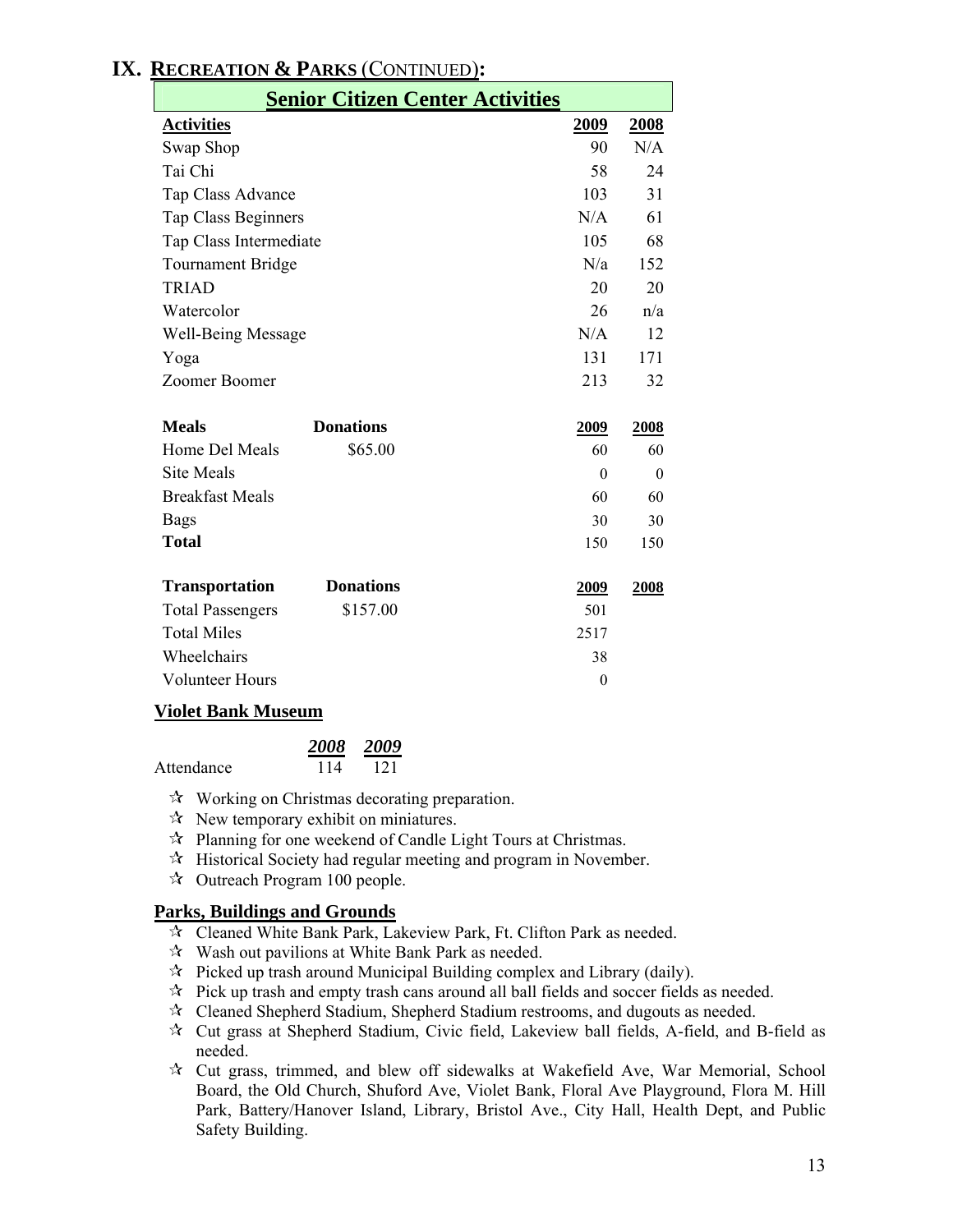# **IX. RECREATION & PARKS** (CONTINUED)**:**

### **Parks, Buildings and Grounds** (continued)

- $\overrightarrow{x}$  Cut grass at Soccer Complex, Skate Park, Pistol Range, Animal Shelter, and Fire Station  $#2.$
- $\star$  Cut grass and trimmed at White Bank, Ft Clifton, Lakeview Park, Edinborough Park.
- $\mathcal{R}$  Cut grass at Roslyn Landing Park. Cut weeds along walking trail at Roslyn Landing Park.
- $\mathcal{R}$  Nail drag, level drag, and mat drag all baseball/softball fields as needed.
- $\mathcal{R}$  Repaired pitchers mound in Shepherd Stadium.
- Replaced basketball nets at Lakeview.
- $\mathcal{R}$  Removed temporary fence from Civic Field.
- $\mathcal{R}$  Repaired gated at Floral M Hill playground.
- $\mathcal{R}$  Repaired backstop pads at Lakeview #1 field.
- $\mathcal{R}$  Performed preventative maintenance on lawnmowers.
- $\mathcal{R}$  Lower flags to half staff and raised back as needed.
- $\forall$  Replaced worn flags as needed.
- $\mathcal{R}$  Cleaned trash from Football Stadium.
- $\mathcal{R}$  Painted High School football practice field, recreation football practice field, field hockey field and band practice field as needed.
- Painted Football Stadium as needed for JV and Varsity football games.
- Painted soccer fields at Soccer Complex as needed.
- $\mathbf{\hat{x}}$  Painted walls in Community Building.
- $\mathcal{R}$  Blew leaves from parking lots at Courts Building and Community Center as needed.
- $\mathcal{R}$  Blew leaves from walking path at Roslyn Landing Park.
- $\mathcal{R}$  Repaired lock on drink machine at Soccer Complex concession stand.
- $\mathcal{R}$  Replaced broken clips on flagpole at City Hall.
- $\mathcal{R}$  Replaced broken sign post on field 5 at Soccer Complex.
- $\mathcal{R}$  Repaired broken sink at Animal Shelter.
- $\mathcal{R}$  Installed chain across road at Wakefield Park.
- $\mathcal{R}$  Secured and barricaded doors at old church.
- $\mathcal{R}$  Hung new bulletin boards at Animal Shelter.
- $\mathcal{R}$  Removed storm debris from Lakeview Park pier, White Bank pier and playground area.
- $\mathcal{R}$  Installed 'No trespassing' signs on Shepherd Stadium wall.
- $\hat{x}$  Installed 'Park closed at dark' signs at playground next to Community Center.
- Put five loads of mulch around Cucumber tree at Violet Bank Museum.
- $\mathcal{R}$  Blew and removed leaves from playground next to Community Center and around Community Center, Violet Bank Museum Courts Building and War Memorial.
- Cut off water at White Bank, Ft Clifton, Lakeview Park, HS fields, Lakeview Fields, A field, B field, Civic field, Shepherd Stadium, and Middle School fields.
- $\mathbf{\hat{x}}$  Winterized bathrooms at White Bank, Ft Clifton, Lakeview Park, HS Fields and Lakeview Fields.
- $\mathcal{R}$  Removed damaged ceiling tiles and placed buckets under leaks in ceiling of Public Safety Building.
- $\mathcal{A}$  Installed ceiling tile at Public Safety Building.
- $\mathcal{R}$  Installed fibar mulch in Lakeview Park playground.
- $\mathcal{A}$  Aerated at Community Building and spread grass seed.
- $\mathcal{A}$  All employees took two on-line VML courses.

# **X. OFFICE ON YOUTH & HUMAN SERVICES:**

# ¾ **YAC Activities**

- 17 members attended monthly meeting
- 12 members cleaned up James Avenue
- 4 members visited Swadders
- 3 members attended Chesterfield Youth Forum
- 7 members shopped for Christmas Family and Elderly Person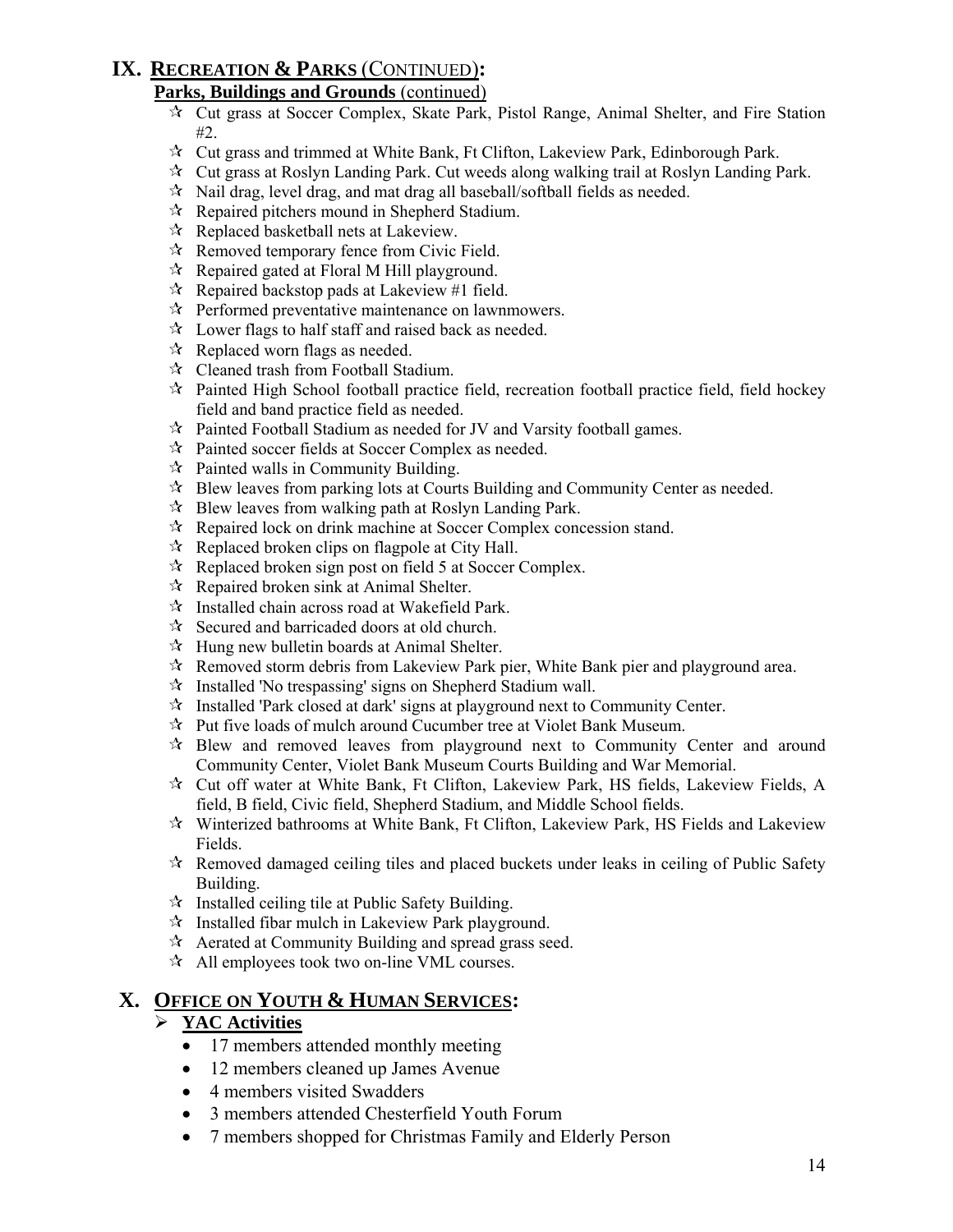# **X. OFFICE ON YOUTH & HUMAN SERVICES** (CONTINUED)**:**

### ¾ **Kids' After-School Program**

- Program accepted 3 more volunteer mentor/tutors
- Family Dinner held on November 17, 2009 with 45 family members in attendance
- Three more participants added to KAP Program

# **Crime Control Programs:**

### ¾ **Parenting**

• 5 families completed "Parenting With Love & Limits"

### ¾ **Community Service**

• 12 youth completed 54 hours of Service Learning

### ¾ **Shoplifting Diversion**

• 28 youth and a parent attended the Shoplifting Diversion Program

### ¾ **Anger Management**

• 6 youth began Anger Management Classes

# **XI. FLEET MAINTENANCE:**

| 2009 | # of Workorders | <b>Total</b><br>\$14,625.27 | <b>Sublet</b> | <b>Sublet Total</b><br>\$382.57 |
|------|-----------------|-----------------------------|---------------|---------------------------------|
| 2008 | 74              | \$11,012.92                 |               | \$387.14                        |

# **XII. PUBLIC WORKS & ENGINEERING** (CONTINUED)**:**

### *Horticulture*

Weeded, weedeated (trimmed), and cut grass at the following sites:

- Lynchburg Avenue, Pickwick Avenue, Courthouse, Legacy Garden, War Memorial, Fire Station II, Violet Bank, Old Town Drive Civic, City Hall, Public Safety Building, Marvin Avenue, Chesterfield Avenue, Temple Avenue entrance, Library, Arlington Avenue, Flora Hill
- Seeded, planted Bayberries, pruned hedges, trimmed, cleaned up brush and placed netting on embankment at Violet Bank.
- Continued watering all sites each day.
- Placed fall decorations at various sites throughout the City.

Planted fall pansies at the following sites:

- Courthouse, War Memorial, Library, Ashby Avenue and Public Works Complex
- Picked up litter on Temple Avenue and Branders Bridge Road

### *Vegetation*

*Cut and trimmed grass at the following locations:* 

• Boulevard

*Picked up litter at the following locations:* 

- 
- Archer Avenue Temple Avenue
	-
- Boulevard Conduit Road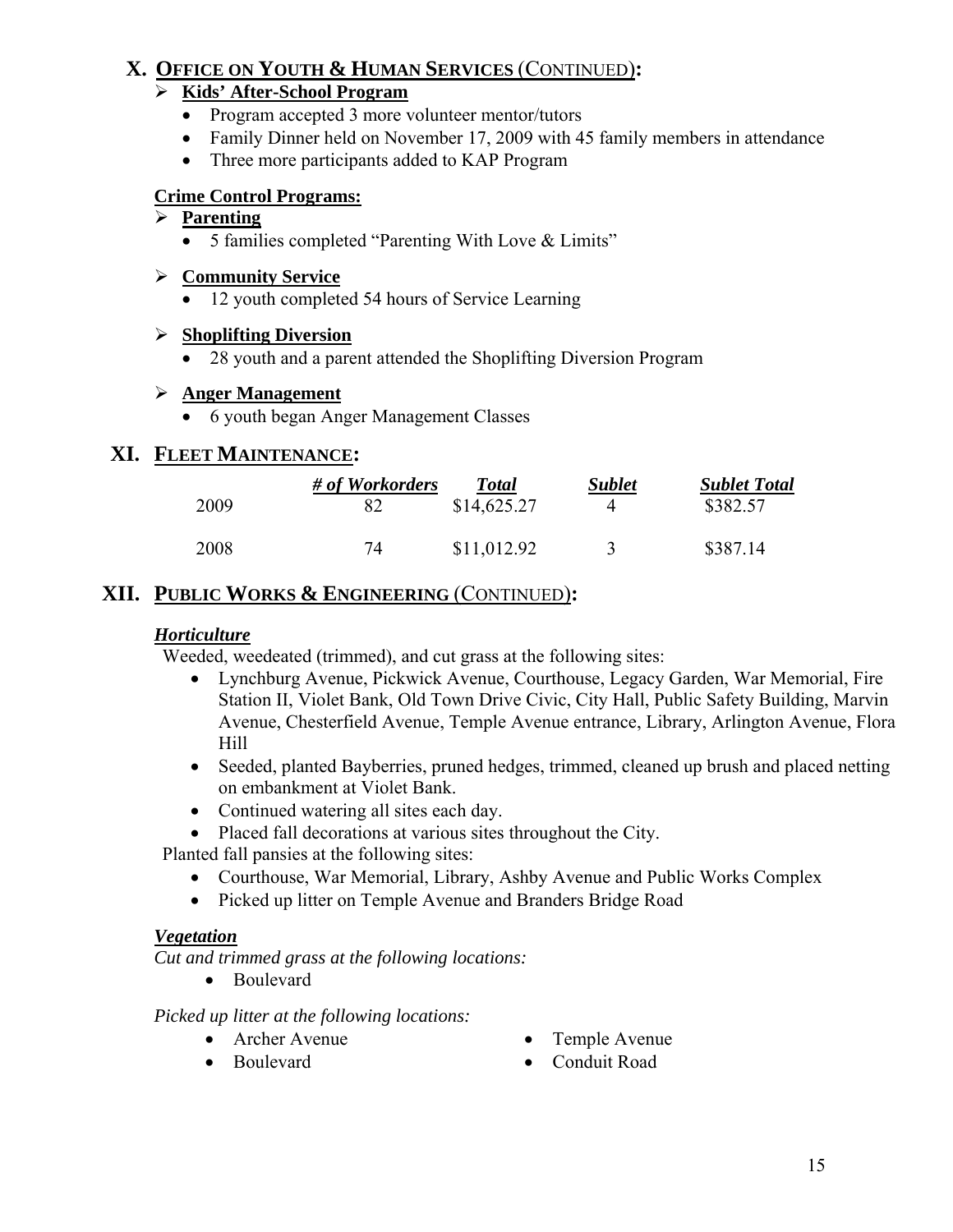#### *Other*

- Responded to miscellaneous request concerning dead trees/limbs, dead animals, curb and gutters, sidewalks and drainage issues.
- Cleaned Recycling Center pushed brush, empty used oil, paints, and loaded metal dumpster.
- Prepared 20 sandbags for citizen at 923 Forest View Drive.
- Placed leaf pickup dates notification signs at entrance to each area.
- Cleaned Public Works Complex, filled holes and picked up litter.
- Repaired fence on back lot where it was cut by vandals.
- Assisted Registrars Office moving voting machine for Election Day.
- Concrete Technician resigned.
- Welcome new Public Works Technician Jason Williams.
- Investigate tree at 1201 Yacht Basin Drive notified citizen on private property.
- Removed a large tree that fell in street after storm on Appomattox Drive.

#### *Stormwater and Drainage*

*Leaf season began November 09, 2008, collecting 477 cubic yards of leaves from Area 1 – Oak Hill, Shepherd Stadium, Violet Bank, Flora Hill and Westover-Snead.* 

*Street sweeper removed 56 cubic yards of debris from the following locations:* 

- A Avenue B Avenue
- 
- 
- Concord Avenue D Avenue
- 
- 
- 
- 
- Cottage Grove Avenue Wright Avenue
- Drake Avenue Battery Place
- 
- 
- 
- 
- West Westover Avenue Gould Avenue
- 
- Brame Avenue Branders Bridge Road
- C Avenue Cedar Lane
	-
	- E Avenue F Avenue
	- Kent Avenue Franklin Avenue
	- Maple Avenue Wakefield Avenue
	- Yorktown Avenue Charlotte Avenue
		-
		-
	- Piedmont Avenue Braxton Avenue
	- Poplar Street Maple Lane
	- Roanoke Avenue Meridian Avenue
	- Fairfax Avenue Plumtree Avenue
		-

*Recorded the following catch basins on GPS:* 

• 3200, 3249, 3267, 3260, 3424 and (3) behind 3226 Longhorn Drive

#### *Placed gravel in sinkholes at the following locations:*

- 219 Kennon Point Court 249 White Sand Court
- 

#### *Concrete driveway entrance, curb and gutter restorations at the following locations:*

- 
- 243 Lee Avenue 42' C&G Legacy Garden 15' x 5'x8" driveway entrance

*Removed debris from gutters, drainage ditches, drainage pipe and grates at the following locations:* 

- Homestead Drive Norwood Drive
	- Intersection Lee Place and Suffolk Avenue
- 1000 Block Covington Road Jackson Avenue
- 
- 
- 4800 Block Conduit Road<br>
Dupuv Avenue at Battery Place<br>
 Ellerslie Avenue Dupuy Avenue at Battery Place
- 
- 
- 
- 1907 Wakefield Avenue Plumtree Avenue
- 
- Washington Avenue from Boulevard to Cameron Avenue
- 
- Jefferson Avenue Cameron Avenue
	-
	-
- Temple Avenue Franklin Avenue
	- Meridian Avenue Lynchburg Avenue
	- 705 Compton Drive 660 Battery Place
		-
- 
- 
-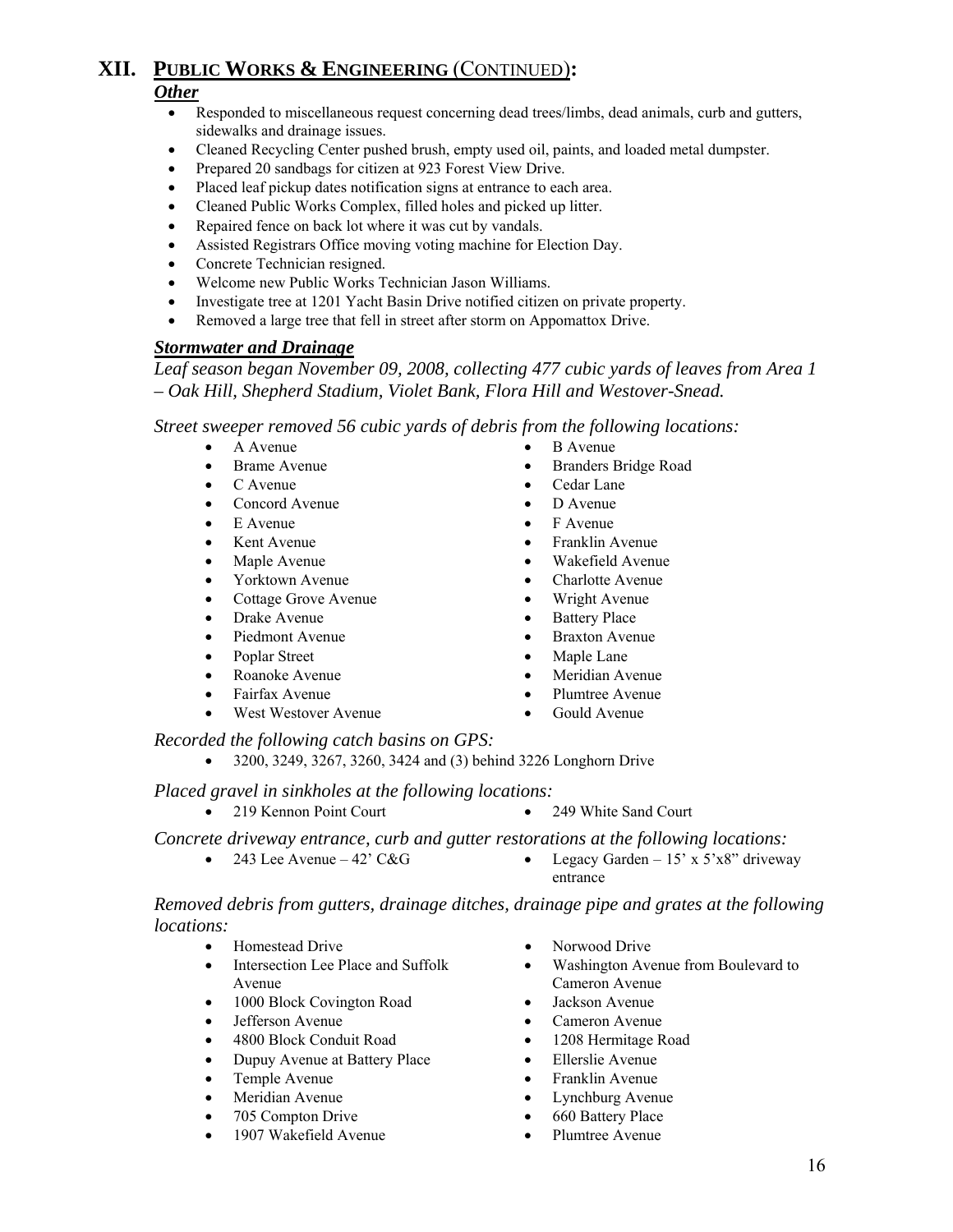*Removed debris from gutters, drainage ditches, drainage pipe and grates at the following locations:* 

- 
- 
- Lakeview Avenue at Cabell Drive Orchard Avenue
- 307 Charlotte Avenue Crescent Avenue
- West Westover Avenue Marvin Avenue
- 
- 
- 304 Maple Grove Avenue 113 Royal Oak Avenue
- 
- 
- Jefferson at Royal Oak Avenues 228 Washington Avenue
- 
- Chesterfield Avenue Maple Lane Dead End
- 311 Conduit Road 518 Waterfront Drive
	-
	-
	-
	- Roanoke Avenue Piedmont Avenue
	- Wright Avenue Gould Avenue
		-
- 101 Comstock Drive East Westover at Shuford Avenues
	- Conduit Road at Hardy Avenue Conduit Road at Ivey Avenue
		-
	- Pinehurst Avenue Chestnut Avenue

### *Solid Waste*

### *Recycling*

- 174 citizens used the Recycling Center to dispose of Category 1 Materials, brush, metal products and other recyclable materials.
- Removed 165 gallons of Category 1 materials.
- Collected \$20.00 for removal of Freon.

#### *Transportation*

#### *Streets*

*Placed Asphalt in potholes, water and sewer utilities cuts, low areas, driveway wedge and shoulders at the following locations:* 

- 1101 Yacht Basin Drive 320 Jefferson Avenue
- Lakeview at Ewing Avenues 1130 Shuford Avenue
- 
- Temple Avenue Boulevard
- 
- 
- Entrance to Animal Shelter at Gate 243 Lee Avenue
- 
- 
- 125 Kennon Point Lakeview at Vance Avenues
	-
	- Washington at Jefferson Avenues
- Roslyn Road 409 Wilson Avenue
	-

### *Utilities*

#### *Wastewater*

*Responded to sewer backups at the following locations:*

- 
- 
- 
- 318 Highland Ave. 320 Jefferson Ave.
- 
- 901 Lakewood Dr. 231 Lee Ave.
- 
- Walnut Hill

*Install/repair sewer clean out or lateral at the following locations:* 

- 611 Compton Rd. 1218 Covington Rd.
- 118 E. Westover Ave. 901 Lakewood Dr.
- 
- 210 Walnut Ave.

#### *Camera sewer main/lateral at the following location:*

- 
- 118 E. Westover Ave. 898 Hamilton Ave.
- 
- 249 White Sand Ct.
- Animal Shelter 1218 Covington Rd.
- 118 Deerwood Dr. 118 E. Westover Ave.
- 898 Hamilton Ave. 100 A Highland Ave.
	-
	-
	-
	-
	-
	-
- 231 Lee Ave. 211 MacArthur Ave.
- 656 Blvd. Jefferson Ave. @ Royal Oak Ave.
	-
- 231 Lee Ave. Mt. Pleasant Dr.
- 304 Lafayette Ave. 601 Lafayette Ave.
	-
	- 305 Plumtree Ave. 116 Sherwood Dr.
		-
		- - -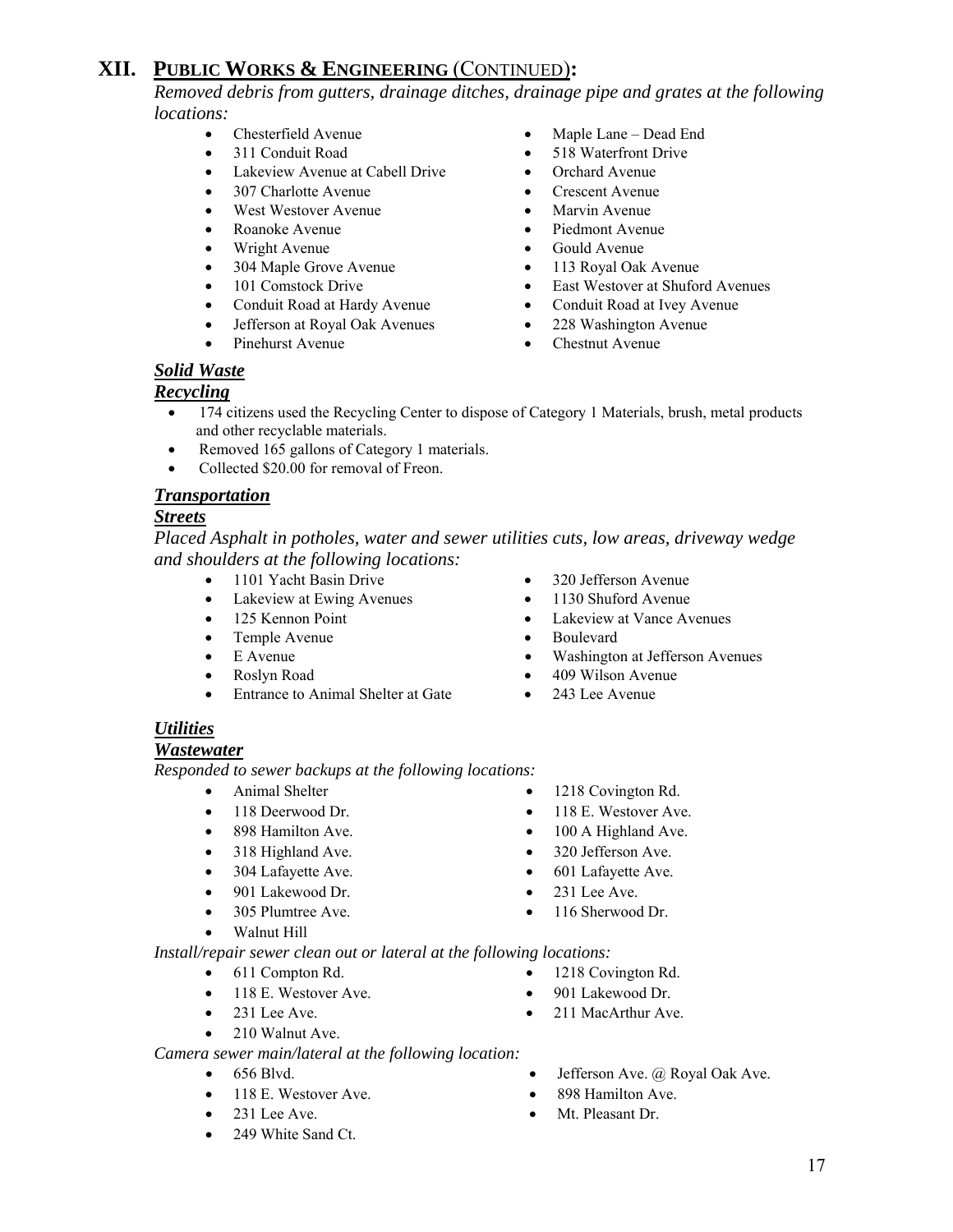*Flushed sewer main line at the following locations:* 

- 
- 
- 505 Springdale Ave. 109 Yew Ave.
- 517 Blvd. 3420 Blvd.
- 201 Danville Ave. Hamilton Ave. @ Blvd.
	-

 *Repaired sewer manholes, tops and inverts at the following locations:* 

- 100 Highland Ave. 100 Laurel Parkway
- Newcastle Dr. Apts. 520 Roslyn Ave.
- *Checked the following manholes "trouble spot" locations:* 
	- Battery Place *(a)* Plumtree Ave. Blvd. behind Pino's
	- 3209 Bermuda Ave. 617 Blvd.
	-
	-
	- Colonial Ave. @ Lafayette Ave. Dale Ave.
	-
	- Greenleaf @ Fairlie Rd. Highland Ave.
	- Jackson Ave. @ Blvd. 204 Jefferson Ave.
	- Jefferson Ave. @ Royal Oak Ave. Lafayette Ave. @ Blvd.
	-
	-
	-
	-
	- 220/306 Orange Ave. Pickwick Alley
	- Parking lot of Pleasure Island 83 Sherwood Dr.
	-
- 
- 
- 102 Boykins Ave. 231 Breezy Hill Dr.
- 410 Cameron Ave. Charles Ave. @ Atlantic Ave.
	-
- Eastman Ave. 921 @ 1020 Forestview Dr.
	-
	-
	-
	- Lakeside Dr.  **Lakeside Dr. @ Lakeview Ave.**
- 1017 Lakewood Dr. 100 Laurel Parkway
- 118 Lee Ave. 212 Maple Ave.
- Newcastle Dr. 209 Nottingham Dr.
	-
	-
	- Stuart Ave. @ Washington Ave.

 *Responded to miscellaneous sewer calls at the following locations:* 

- 2624 Bent Oaks Dr. 616 Compton Rd.
- 622 Charles Ave. 628 Lakeview Ave.
- 
- 212 MacArthur Ave. 213 Pecan Tree Terrace

 *Repaired sewer main at the following location:* 

• 1130 Shuford Ave.

 *Repaired utility cut at the following location:* 

• Brame Ave. @ Franklin Ave. Elmwood Dr. @ Wildwood Dr.

 *Performed routine maintenance on methane pump at Dimmock Pump station and ran daily.* 

 *Troubleshooted telephone line and Sensaphone alarms at all Pump Stations.* 

 *Pumped grease off of Conjurers Neck Wet Well to correct pump operations.* 

*Performed preventative maintenance at the following locations:* 

- Appomattox Pump Station C&B Pump Station
- Conjurers Neck Pump Station Dimmock Pump Station
- Hillcrest Pump Station Hrouda Pump Station
- Sherwood Hills Pump Station
- *Responded to alarms at the following location:* 
	- Appomattox Pump Station Hrouda Pump Station
		-

*Miss Utility locating required 128 man-hours for the month of November 2009* 

18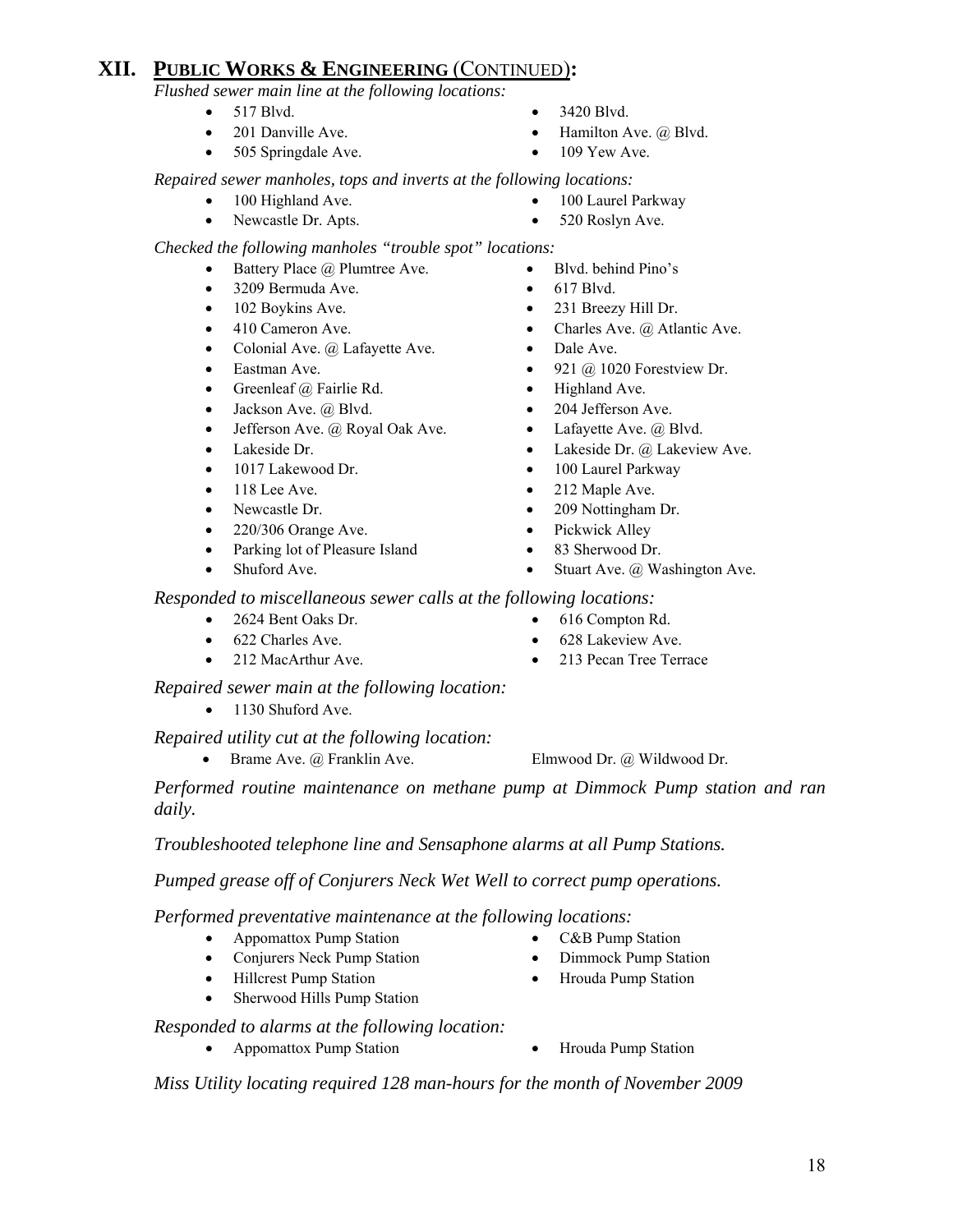*Replaced water meters at the following locations:* 

- 228 Biltmore dr. 617 Blvd.
- 
- 
- 
- 
- 
- 117 Conjurers Dr. 3111 Greenwood Dr.
	- 203 Huntington Rd. 909 Jamestown Rd.
- 42 Pickwick Ave. 413 Taswell Ave.
- 130 Watercress Ct. 302 Windmere Dr.

 *Set meter for new construction at the following locations:* 

• 501 Lake Ave. • 2316 Wakefield Ave.

- *Repair main line water break at the following locations:* 
	- 318 Jefferson Ave. 526 Riverview Ave.
- *Responded to meter leak complaint at the following locations:* 
	- 811 Keswick Rd.
- *Repaired or raised meter box at the following locations:* 
	- 2211 Franklin Ave. 313 Lafayette Ave.
	- 901 Lakewood Dr.

*Install or replace meter setter at the following locations:*

- 501 Lake Ave.
- *At the request of Utility Billing, pulled meter to be tested at the following location:*  • 413 Taswell Ave.

 *Performed water shut off at the following location:* 

- 
- 3115 Dale Ave. 916 Meridian Ave.

 *Replaced valve box top at the following location:* 

• Ivey Ave.  $\omega$  Riverview Rd.

 *Backflow/Cross Connection Survey at the following locations:* 

- 205-219 Archer Ave. 1204 Blvd.
- 2425 Blvd. 3630 Blvd.
- 
- 
- 
- 
- 
- 
- 
- 
- 
- 
- 930 South Ave., Suite 1 425 Southpark Blvd.
- 
- 
- 
- 1891 Southpark Circle 213 Stratford Dr.
- 
- 
- 
- 
- 
- 207 Brooke Ct. 213 Brooke Ct.
- 909 Center Ave. 430 Clairmont Ct.
- 436 Clairmont Ct. 313 Comstock Dr.
- 2801 Conduit Rd. 707 Creek Pointe Ct.
- 235 Dunlop Farms Blvd. Dunston Point Pkwy. (Conj. Neck Sign)
	- 102 Friar Ln. 102 Indian Rock Ct.
		-
	- 325 King Fisher Way 337 King Fisher Way
- 342 King Fisher Way 202 Lakeview Park Rd.
- 105 Lakewater Ct. 1322 Oakwood Dr.
	-
	- 725 Southpark Blvd. 790 Southpark Blvd.
	- 790 B Southpark Blvd. 810 Southpark Blvd.
- 830 Southpark Blvd. 114 Southpark Circle
	-
	-
	-
	-
	-

 *Responded to dirty water complaint at the following location:* 

• 110 Dupuy Ave.

 *Performed a water pressure test at the following location:* 

• 617 Blvd.

- 
- 
- 
- 
- 
- 
- 255 Jennick Dr. 301 Jennick Dr.
	-
	-
	-
	-
	-
	-
	-
- 301 Temple Lake Dr. 880 W. Roslyn Rd.
- 130 Watercress Ct. 131 Watercress Ct.
- 148 Watercress Ct. 154 Watercress Ct.
	- 412 Waterfront Dr. 237 White Sand Ct.